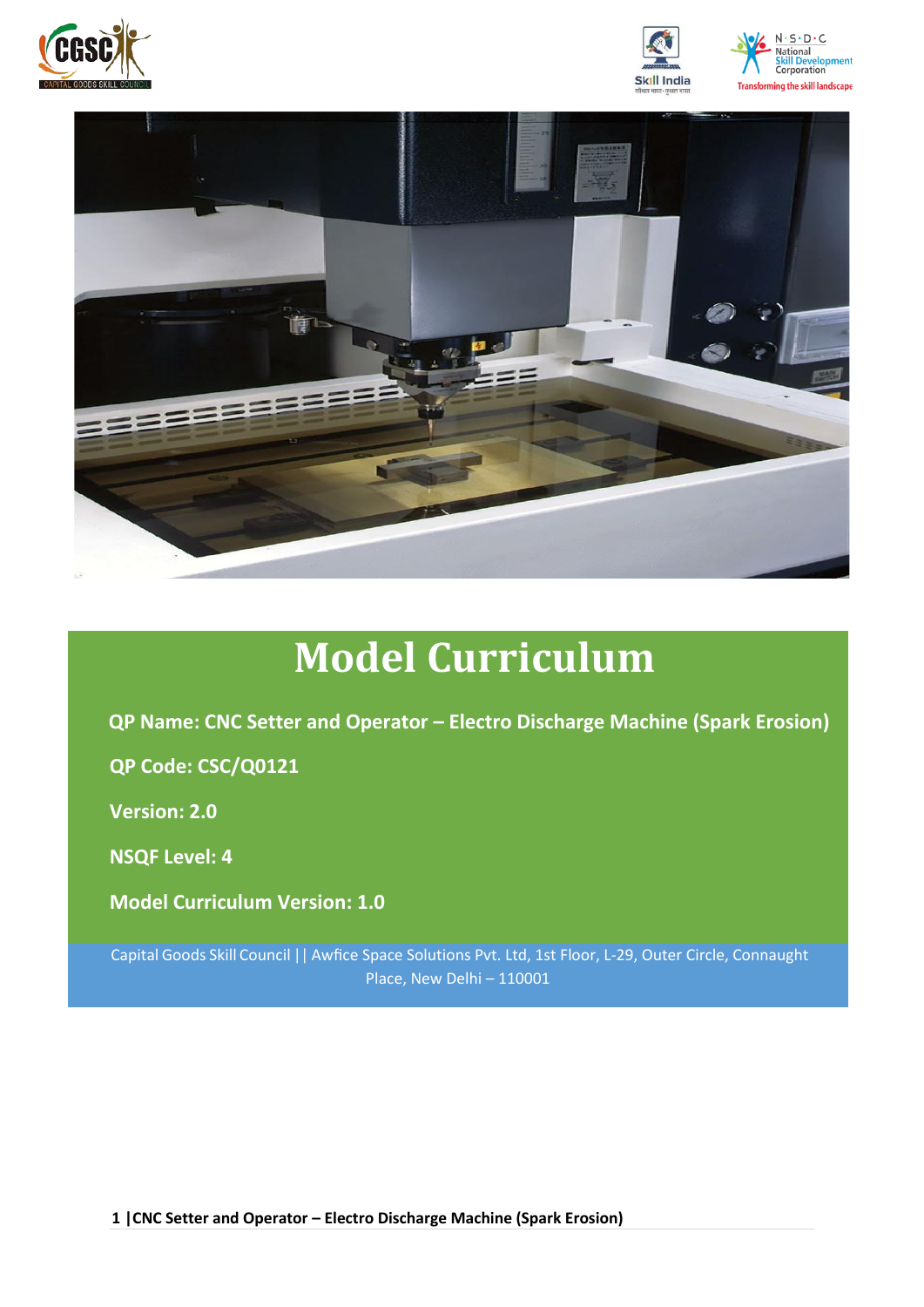



## **Table of Contents**

| Module 1: Introduction to the role of a CNC Setter and Operator - Electro Discharge Machine (Spark |  |
|----------------------------------------------------------------------------------------------------|--|
|                                                                                                    |  |
| Module 3: Process of coordinating with co-workers to achieve work efficiency 12                    |  |
|                                                                                                    |  |
|                                                                                                    |  |
|                                                                                                    |  |
|                                                                                                    |  |
|                                                                                                    |  |
|                                                                                                    |  |
|                                                                                                    |  |
|                                                                                                    |  |
|                                                                                                    |  |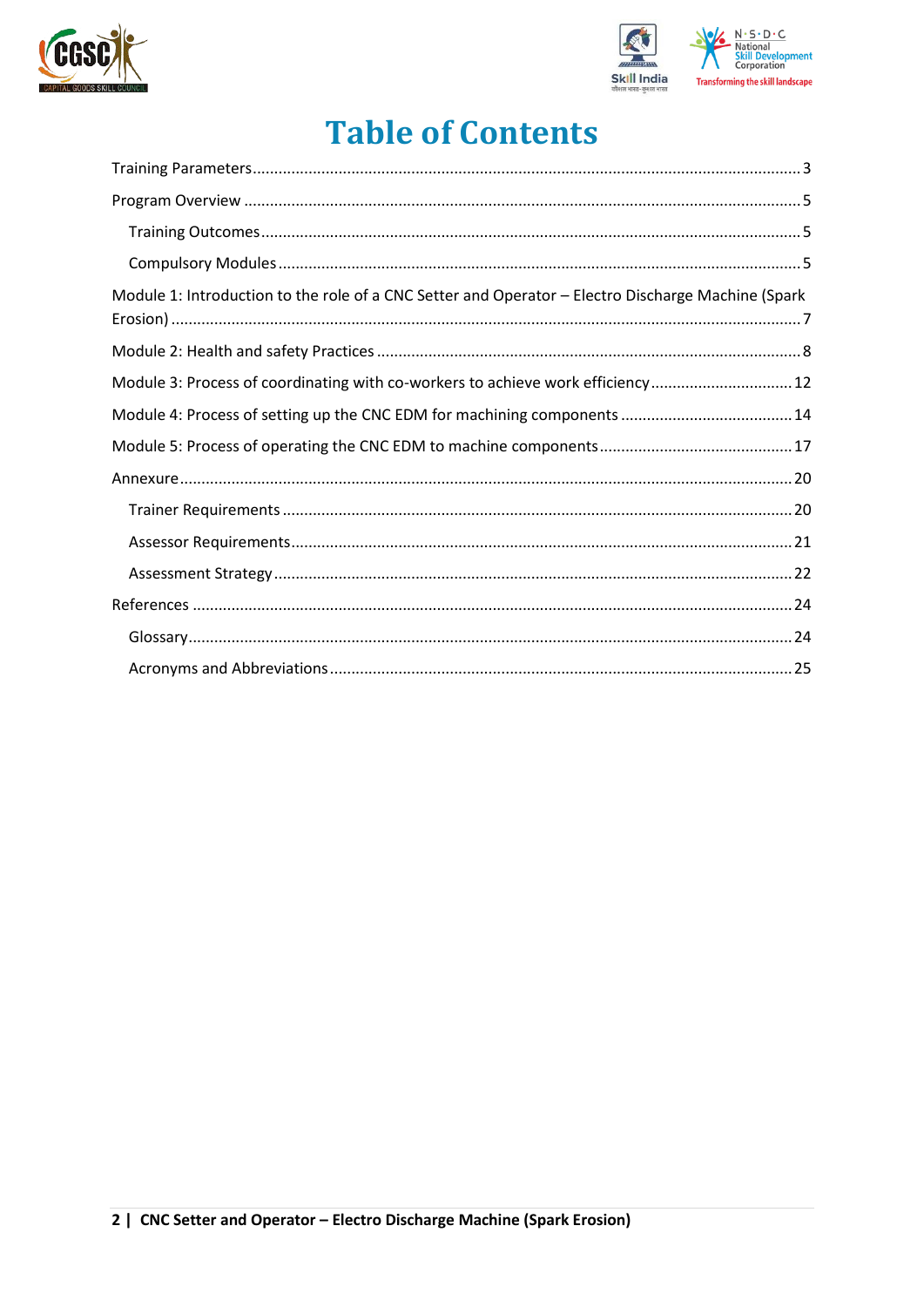



## **Training Parameters**

<span id="page-2-0"></span>

| <b>Sector</b>                                                     | <b>Capital Goods</b>                                                                                                                                                                                                                                                                                                                                                                                                                                                                                                                                                                                             |  |  |
|-------------------------------------------------------------------|------------------------------------------------------------------------------------------------------------------------------------------------------------------------------------------------------------------------------------------------------------------------------------------------------------------------------------------------------------------------------------------------------------------------------------------------------------------------------------------------------------------------------------------------------------------------------------------------------------------|--|--|
| <b>Sub-Sector</b>                                                 | Machine Tools, Dies, Moulds and Press Tools, Plastics<br>Manufacturing Machinery, Textile Manufacturing Machinery,<br>Process Plant Machinery, Electrical and Power Machinery, Light<br><b>Engineering Goods</b>                                                                                                                                                                                                                                                                                                                                                                                                 |  |  |
| <b>Occupation</b>                                                 | Machining                                                                                                                                                                                                                                                                                                                                                                                                                                                                                                                                                                                                        |  |  |
| Country                                                           | India                                                                                                                                                                                                                                                                                                                                                                                                                                                                                                                                                                                                            |  |  |
| <b>NSQF Level</b>                                                 | 4                                                                                                                                                                                                                                                                                                                                                                                                                                                                                                                                                                                                                |  |  |
| Aligned to NCO/ISCO/ISIC Code                                     | <b>NCO-2015/NIL</b>                                                                                                                                                                                                                                                                                                                                                                                                                                                                                                                                                                                              |  |  |
| <b>Minimum Educational Qualification and</b><br><b>Experience</b> | 8th Class Pass + ITI (2years) with 2 years of experience in the<br>relevant field<br><b>OR</b><br>10th Class Pass with 2 years of experience in the relevant<br>field<br><b>OR</b><br>10th Class Pass + ITI (1 year after Class 10th) with 1 year of<br>experience in the relevant field<br><b>OR</b><br>10th Class Pass + ITI (2 years after Class 10th)<br><b>OR</b><br>12th Class Pass with 6 months of experience in the relevant<br>field<br><b>OR</b><br>Certified in NSQF-L3 Operator - Non-Conventional Electro<br>Discharge Machine (Spark Erosion) with 2 years of<br>experience in the relevant field |  |  |
| <b>Pre-Requisite License or Training</b>                          | <b>NA</b>                                                                                                                                                                                                                                                                                                                                                                                                                                                                                                                                                                                                        |  |  |
| <b>Minimum Job Entry Age</b>                                      | 18 Years                                                                                                                                                                                                                                                                                                                                                                                                                                                                                                                                                                                                         |  |  |
| <b>Last Reviewed On</b>                                           | <b>NA</b>                                                                                                                                                                                                                                                                                                                                                                                                                                                                                                                                                                                                        |  |  |
| <b>Next Review Date</b>                                           | <b>NA</b>                                                                                                                                                                                                                                                                                                                                                                                                                                                                                                                                                                                                        |  |  |
| <b>NSQC Approval Date</b>                                         | <b>NA</b>                                                                                                                                                                                                                                                                                                                                                                                                                                                                                                                                                                                                        |  |  |
| <b>QP Version</b>                                                 | 2.0                                                                                                                                                                                                                                                                                                                                                                                                                                                                                                                                                                                                              |  |  |

**3 | CNC Setter and Operator – Electro Discharge Machine (Spark Erosion)**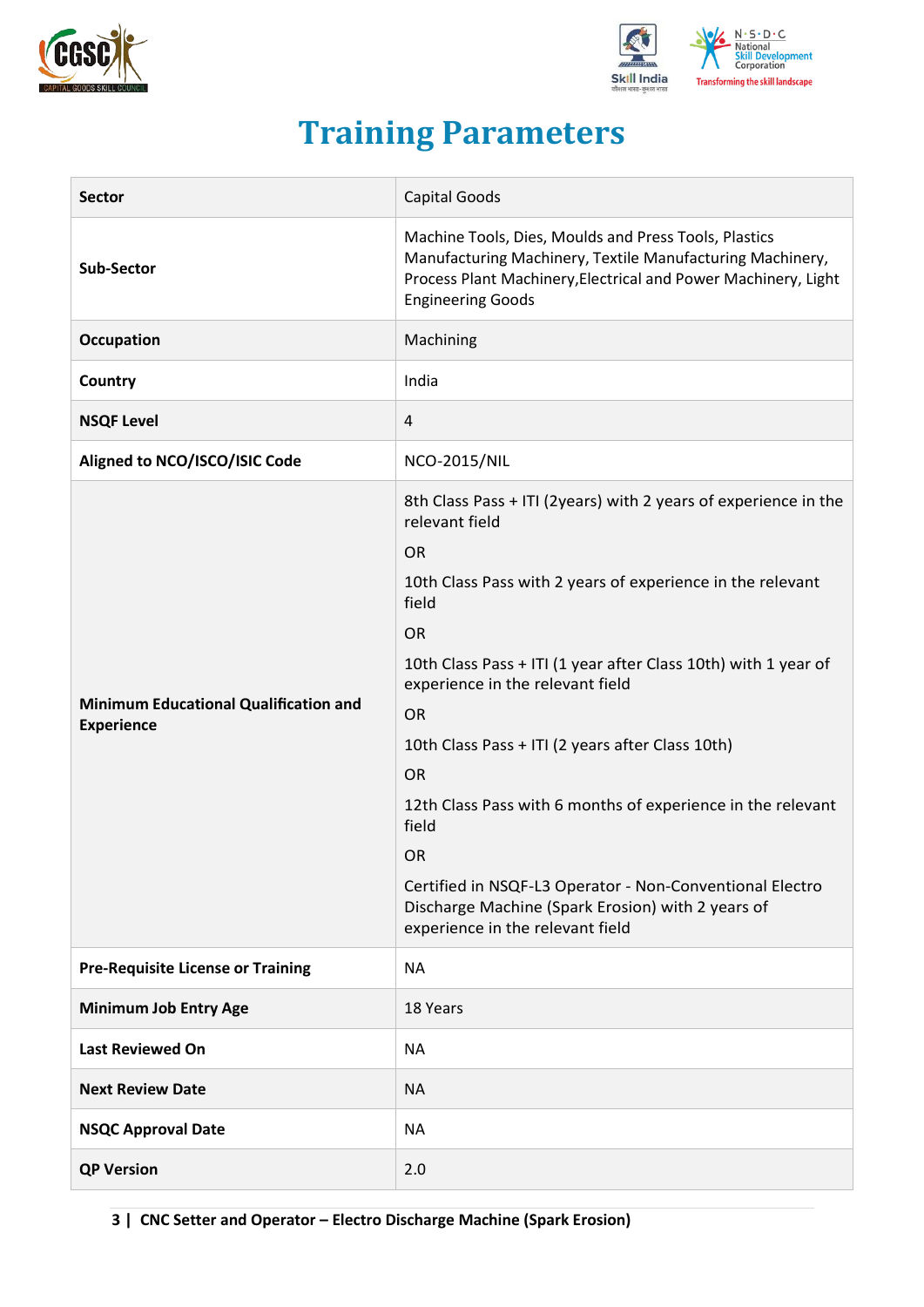



| <b>Model Curriculum Creation Date</b>    | <b>NA</b> |
|------------------------------------------|-----------|
| <b>Model Curriculum Valid Up to Date</b> | <b>NA</b> |
| <b>Model Curriculum Version</b>          | 1.0       |
| <b>Minimum Duration of the Course</b>    | 420 Hours |
| <b>Maximum Duration of the Course</b>    | 420 Hours |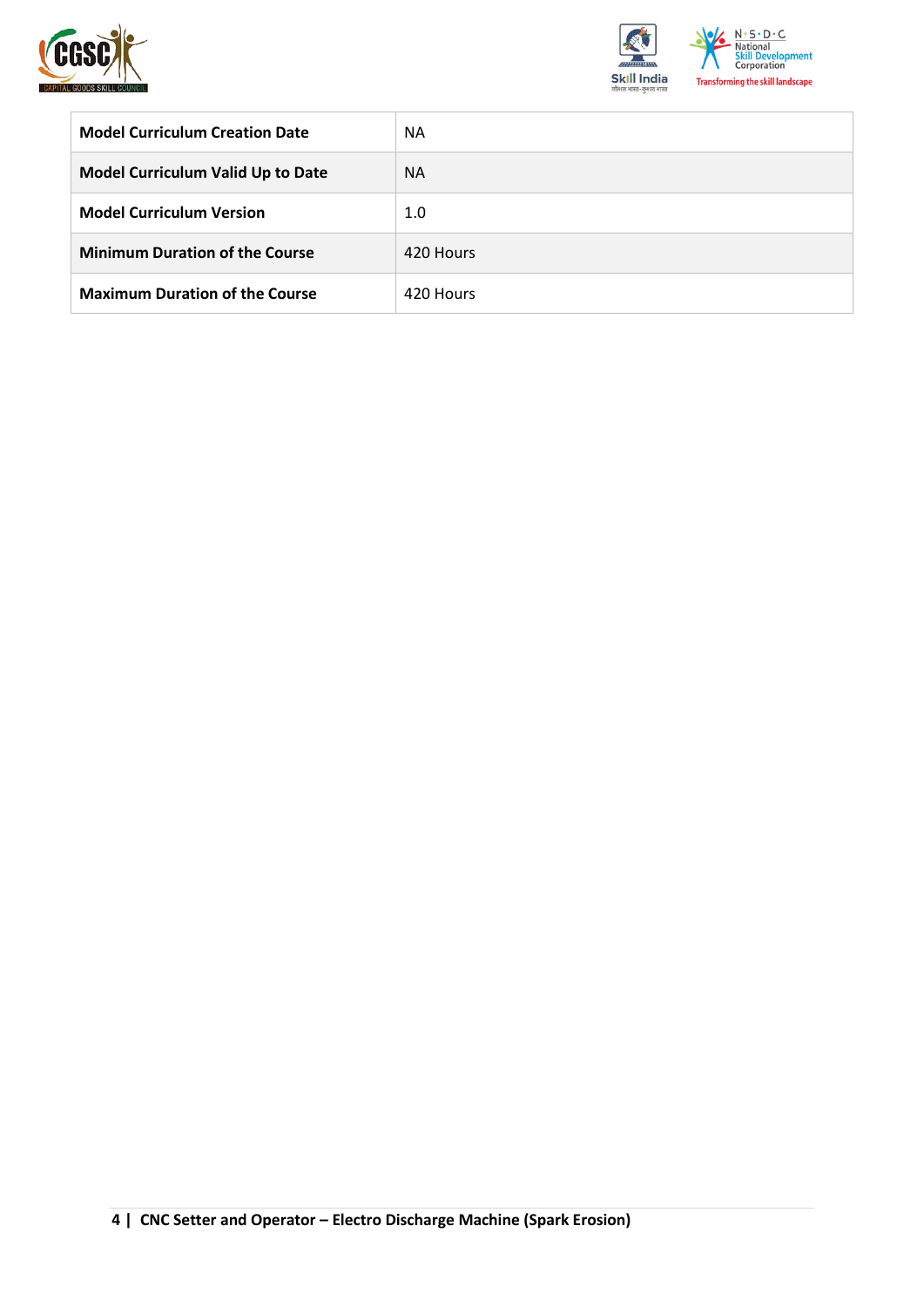



## **Program Overview**

<span id="page-4-0"></span>This section summarizes the end objectives of the program along with its duration.

#### <span id="page-4-1"></span>**Training Outcomes**

At the end of the program, the learner should have acquired the listed knowledge and skills to:

- Demonstrate the process of setting up the CNC EDM for machining components.
- Demonstrate the process of operating the CNC EDM to machine components.
- Explain the importance of following the health and safety practices at work.
- Demonstrate ways to coordinate with co-workers to achieve work efficiency.

#### <span id="page-4-2"></span>**Compulsory Modules**

The table lists the modules and their duration corresponding to the Compulsory NOS of the QP.

| <b>NOS and Module Details</b>                                                                                                 | <b>Theory</b><br><b>Duration</b> | <b>Practical</b><br><b>Duration</b> | On-the-Job<br><b>On-the-Job Training</b><br><b>Training Duration</b><br><b>Duration</b><br>(Mandatory)<br>(Recommended) |       | <b>Total</b><br><b>Duration</b> |
|-------------------------------------------------------------------------------------------------------------------------------|----------------------------------|-------------------------------------|-------------------------------------------------------------------------------------------------------------------------|-------|---------------------------------|
| <b>Bridge Module</b>                                                                                                          | 04:00                            | 00:00                               | 0:00                                                                                                                    | 00:00 | 04:00                           |
| Module 1: Introduction to<br>the role of a CNC Setter and<br>Operator - Electro Discharge<br>Machine                          | 04:00                            | 0:00                                | 0:00                                                                                                                    | 00:00 | 04:00                           |
| <b>CSC/N1335 Follow the</b><br>health and safety practices<br>at work<br><b>NOS Version-2.0</b><br><b>NSQF Level-3</b>        | 20:00                            | 60:00                               | 0:00                                                                                                                    | 00:00 |                                 |
| Module 2: Health and safety<br>practices                                                                                      | 20:00                            | 60:00                               | 0:00                                                                                                                    | 00:00 | 80:00                           |
| <b>CSC/N1336 Coordinate with</b><br>co-workers to achieve work<br>efficiency<br><b>NOS Version-2.0</b><br><b>NSQF Level-3</b> | 20:00                            | 60:00                               | 0:00                                                                                                                    | 00:00 | 80:00                           |
| Module 3: Process of<br>coordinating with co-<br>workers to achieve work<br>efficiency                                        | 20:00                            | 60:00                               | 0:00<br>00:00                                                                                                           |       | 80:00                           |
| CSC/N0121 Set up the CNC<br><b>EDM</b> for machining<br>components<br><b>NOS Version-2.0</b>                                  | 40:00                            | 100:00                              | 0:00<br>00:00                                                                                                           |       | 140:00                          |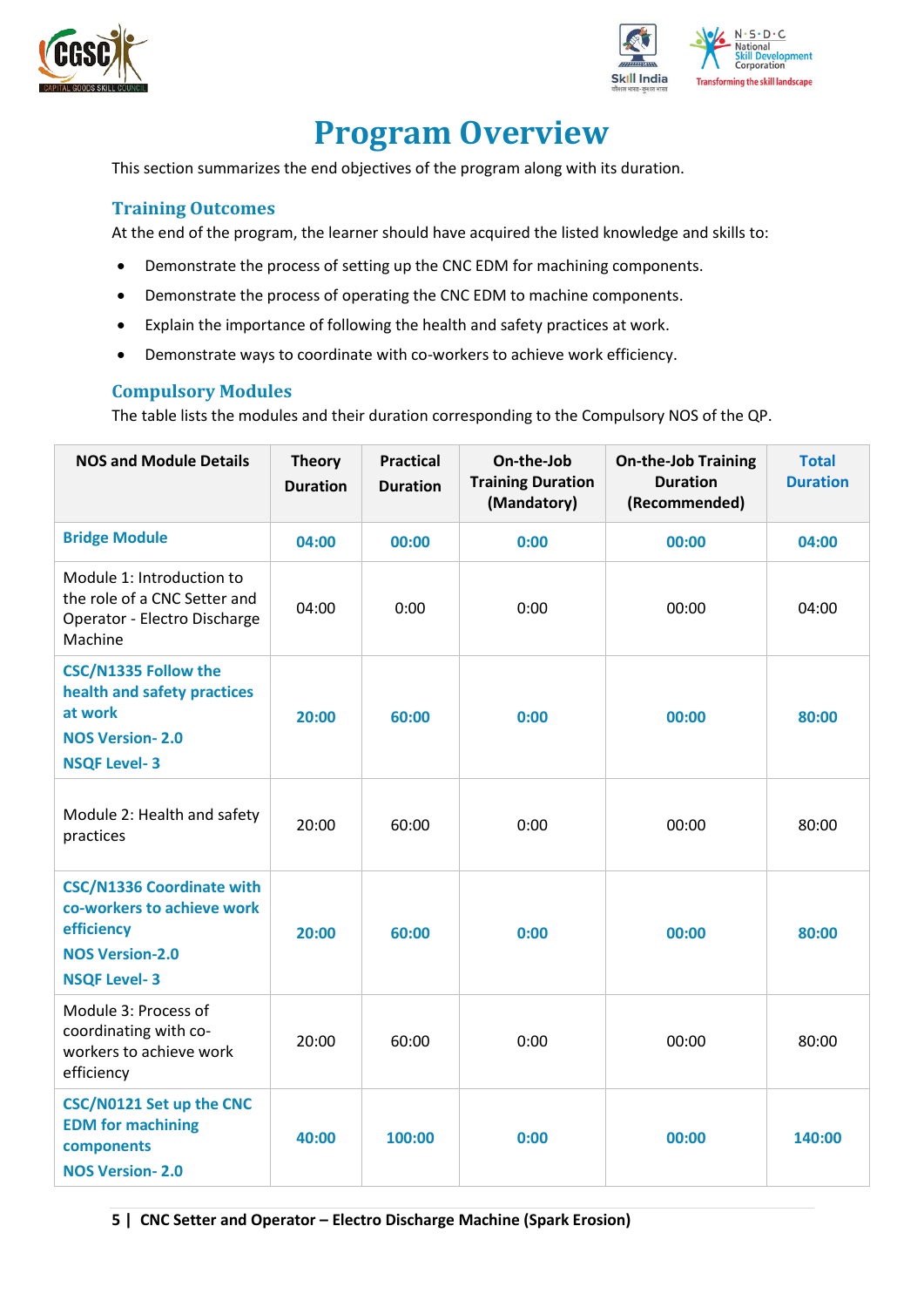



| <b>NSQF Level-4</b>                                                                                                      |        |        |      |       |        |
|--------------------------------------------------------------------------------------------------------------------------|--------|--------|------|-------|--------|
| Module 4: Process of setting<br>up the CNC EDM for<br>machining components                                               | 40:00  | 100:00 | 0:00 | 00:00 | 140:00 |
| <b>CSC/N0118 Operate the</b><br><b>CNC EDM to machine</b><br>components<br><b>NOS Version-2.0</b><br><b>NSQF Level-4</b> | 36:00  | 80:00  | 0:00 | 00:00 | 116:00 |
| Module 5: Process of<br>operating the CNC EDM to<br>machine components                                                   | 36:00  | 80:00  | 0:00 | 00:00 | 116:00 |
| <b>Total Duration</b>                                                                                                    | 120:00 | 300:00 | 0:00 | 00:00 | 420:00 |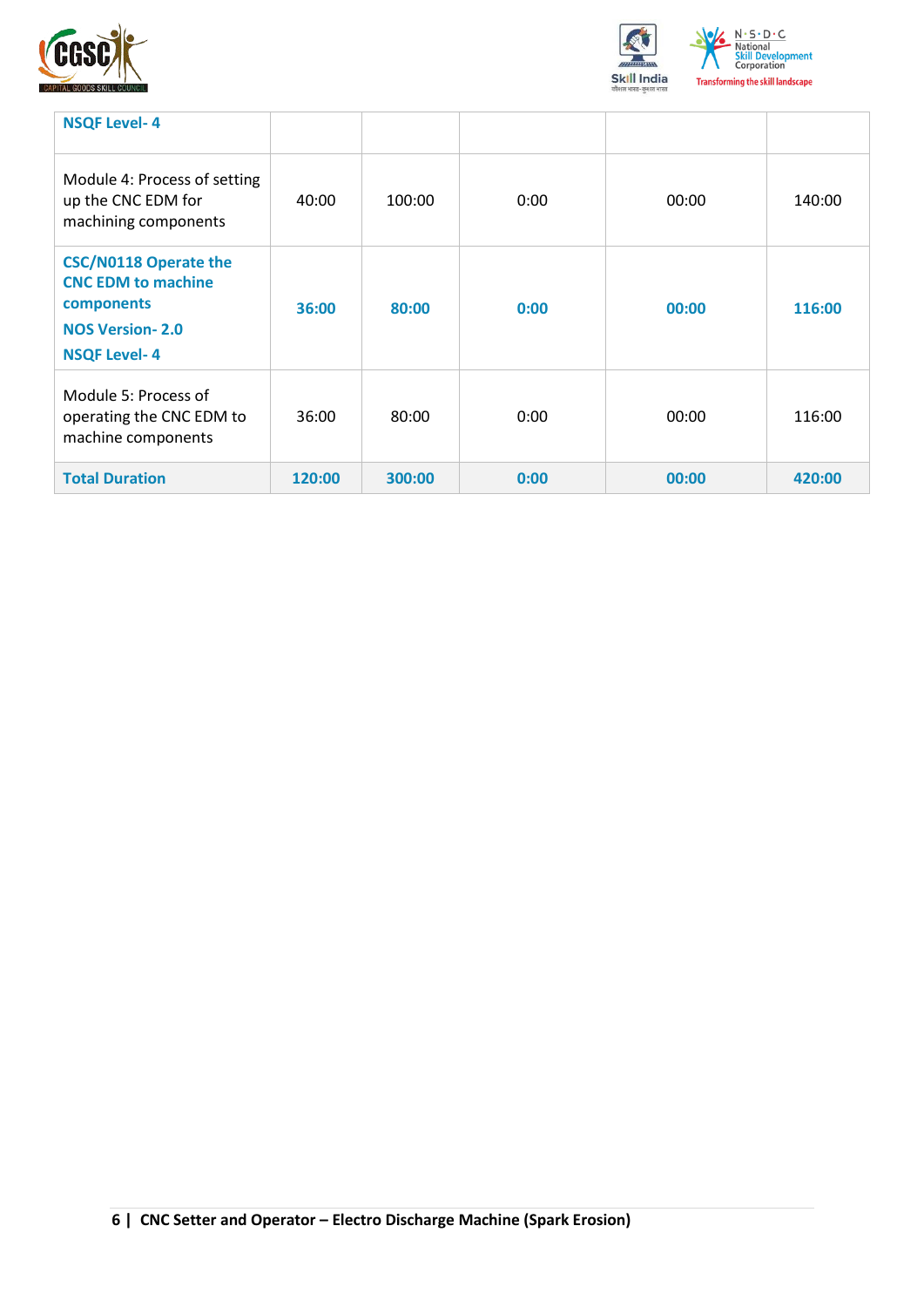



## **Module Details**

## <span id="page-6-0"></span>**Module 1: Introduction to the role of a CNC Setter and Operator – Electro Discharge Machine (Spark Erosion)**

#### *Bridge Module*

#### **Terminal Outcomes:**

• Discuss the job role of a CNC Setter and Operator - Electro Discharge Machine (Spark Erosion).

| Duration: 04:00                                                                                                            | <b>Duration: 0:00</b>                    |
|----------------------------------------------------------------------------------------------------------------------------|------------------------------------------|
| Theory - Key Learning Outcomes                                                                                             | <b>Practical - Key Learning Outcomes</b> |
| Describe the size and scope of the<br>$\bullet$<br>capital good industry and its sub-<br>sectors.                          |                                          |
| Discuss the role and responsibilities<br>$\bullet$<br>of a CNC Setter and Operator - Electro<br>Discharge Machine.         |                                          |
| Identify various employment<br>$\bullet$<br>opportunities for a CNC Setter and<br>Operator - Electro Discharge<br>Machine. |                                          |
| <b>Classroom Aids</b>                                                                                                      |                                          |
| Training Kit - Trainer Guide, Presentations, Whiteboard, Marker, Projector, Laptop, Video Films                            |                                          |
| <b>Tools, Equipment and Other Requirements</b>                                                                             |                                          |
| <b>NA</b>                                                                                                                  |                                          |
|                                                                                                                            |                                          |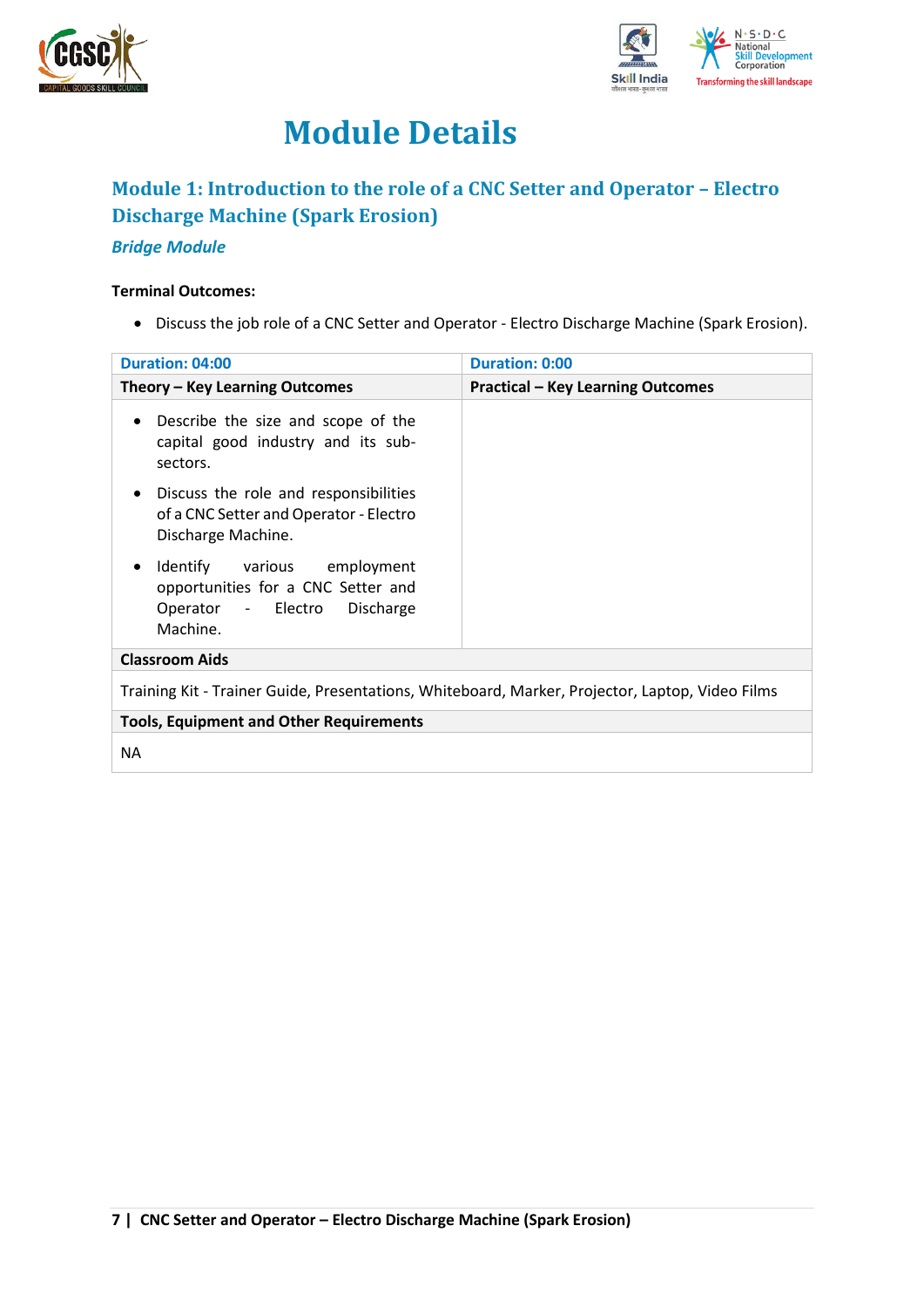



## <span id="page-7-0"></span>**Module 2: Health and safety Practices** *Mapped to CSC/N1335 v2.0*

#### **Terminal Outcomes:**

- Demonstrate ways to maintain personal health and safety.
- Describe the process of assisting in hazard management.
- Explain how to check the first aid box, firefighting and safety equipment.
- Describe the process of assisting in waste management.
- Explain the importance of following the fire safety guidelines.
- Explain the importance of following the emergency and first-aid procedures.
- Demonstrate the process of carrying out relevant documentation and review.

| <b>Duration: 20:00</b>                                                                                                                                                                        | Duration: 60:00                                                                                                                                                              |
|-----------------------------------------------------------------------------------------------------------------------------------------------------------------------------------------------|------------------------------------------------------------------------------------------------------------------------------------------------------------------------------|
| Theory - Key Learning Outcomes                                                                                                                                                                | <b>Practical - Key Learning Outcomes</b>                                                                                                                                     |
| Explain the recommended practices<br>$\bullet$<br>to be followed to ensure protection<br>from infections and transmission to<br>others, such as the use of hand<br>sanitiser and face mask.   | Demonstrate the use of appropriate<br>$\bullet$<br>Personal Protective Equipment (PPE)<br>relevant to the task and work<br>conditions.<br>handle<br>Demonstrate<br>how<br>to |
| Explain the importance and process<br>$\bullet$<br>of checking the work conditions,<br>assessing the potential health and<br>safety risks, and take appropriate<br>measures to mitigate them. | hazardous materials safely.<br>Demonstrate the process of testing<br>the firefighting and various safety<br>equipment to ensure they are in<br>usable condition.             |
| Explain the importance and process<br>$\bullet$<br>of selecting and using the appropriate<br>PPE relevant to the task and work<br>conditions.                                                 | Demonstrate the process of recycling<br>and disposing different types of<br>waste appropriately.                                                                             |
| Explain the<br>recommended<br>$\bullet$<br>techniques to be followed while<br>lifting and moving heavy objects to<br>avoid injury.                                                            | Demonstrate<br>how<br>the<br>to<br>use<br>appropriate type of fire extinguisher<br>to extinguish different types of fires<br>safely.                                         |
| Explain the importance of following<br>$\bullet$<br>the manufacturer's instructions and<br>workplace safety guidelines while<br>working on heavy machinery, tools                             | Demonstrate how to administer<br>appropriate first aid to the injured<br>personnel.<br>οf<br>Demonstrate<br>the<br>process                                                   |
| and equipment.<br>Explain the importance and process<br>$\bullet$<br>of identifying existing and potential<br>hazards at work.                                                                | Cardiopulmonary<br>performing<br>Resuscitation (CPR) on a potential<br>victim of cardiac arrest.<br>Demonstrate the process of carrying<br>$\bullet$                         |
| Describe the process of assessing the<br>$\bullet$<br>potential risks and injuries associated<br>with the various hazards.                                                                    | documentation<br>appropriate<br>out<br>following a health and safety incident<br>at work, including all the required<br>information.                                         |
| Explain how to prevent or minimise<br>different types of hazards.                                                                                                                             |                                                                                                                                                                              |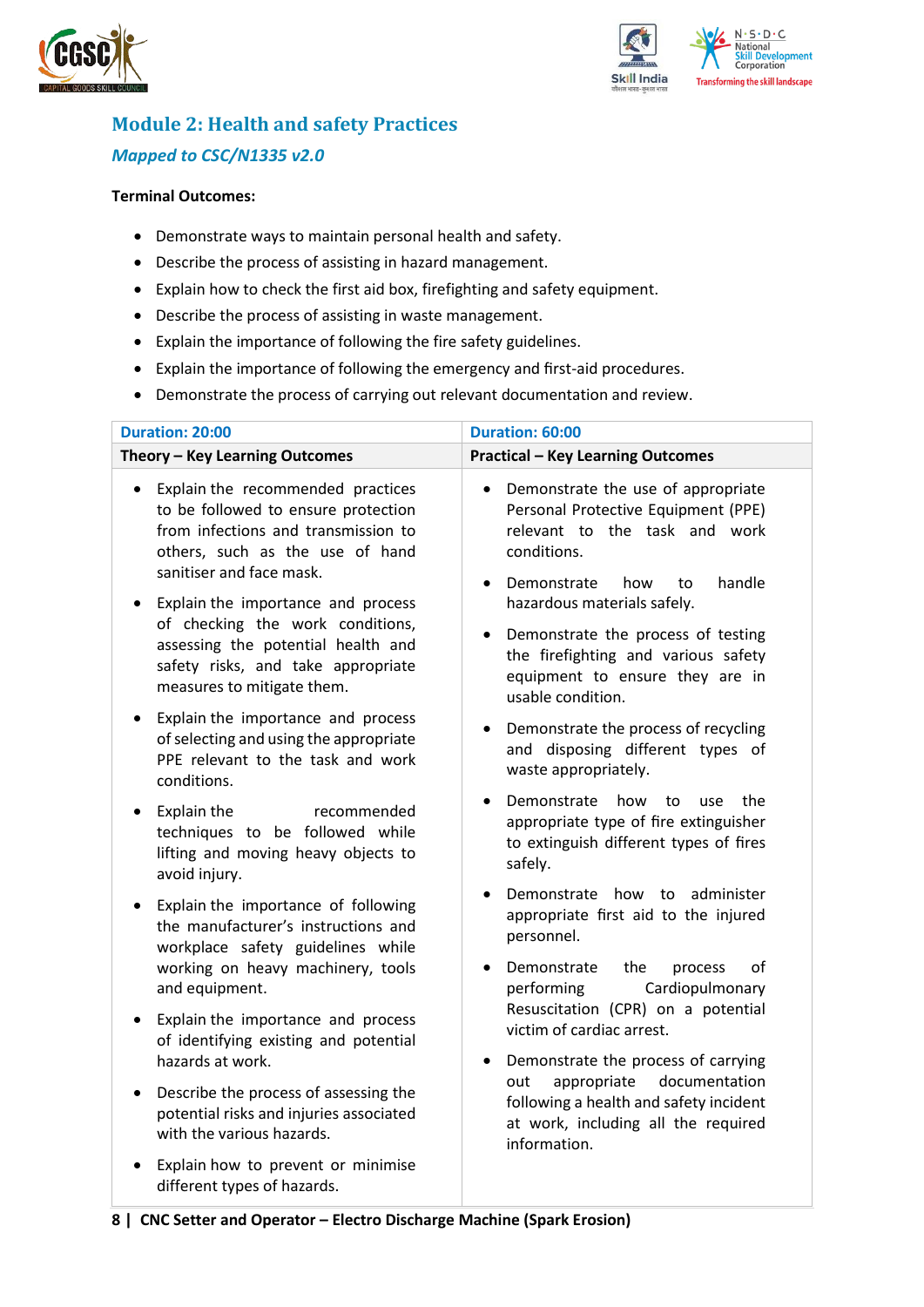



 $N.5.0.6$ **Skill Development**<br>Corporation **Transforming the skill landscape** 

- Explain how to handle and store hazardous materials safely.
- Explain the importance of ensuring the first aid box is updated with the relevant first aid supplies.
- Describe the process of checking and testing the firefighting and various safety equipment to ensure they are in a usable condition.
- Explain the criteria for segregating waste into appropriate categories.
- Describe the appropriate methods for recycling recyclable waste.
- Describe the process of disposing of the non-recyclable waste safely and the applicable regulations.
- Explain the use of different types of fire extinguishers to extinguish different types of fires.
- State the recommended practices to be followed for a safe rescue during a fire emergency.
- Explain how to request assistance from the fire department to extinguish a serious fire.
- Explain the appropriate practices to be followed during workplace emergencies to ensure safety and minimise loss to organisational property.
- State the common health and safety hazards present in a work environment, associated risks, and how to mitigate them.
- State the safe working practices to be followed while working at various hazardous sites and using electrical equipment.
- Explain the importance of ensuring easy access to firefighting and safety equipment.
- Explain the appropriate preventative and remedial actions to be taken in the case of exposure to toxic materials, such as poisonous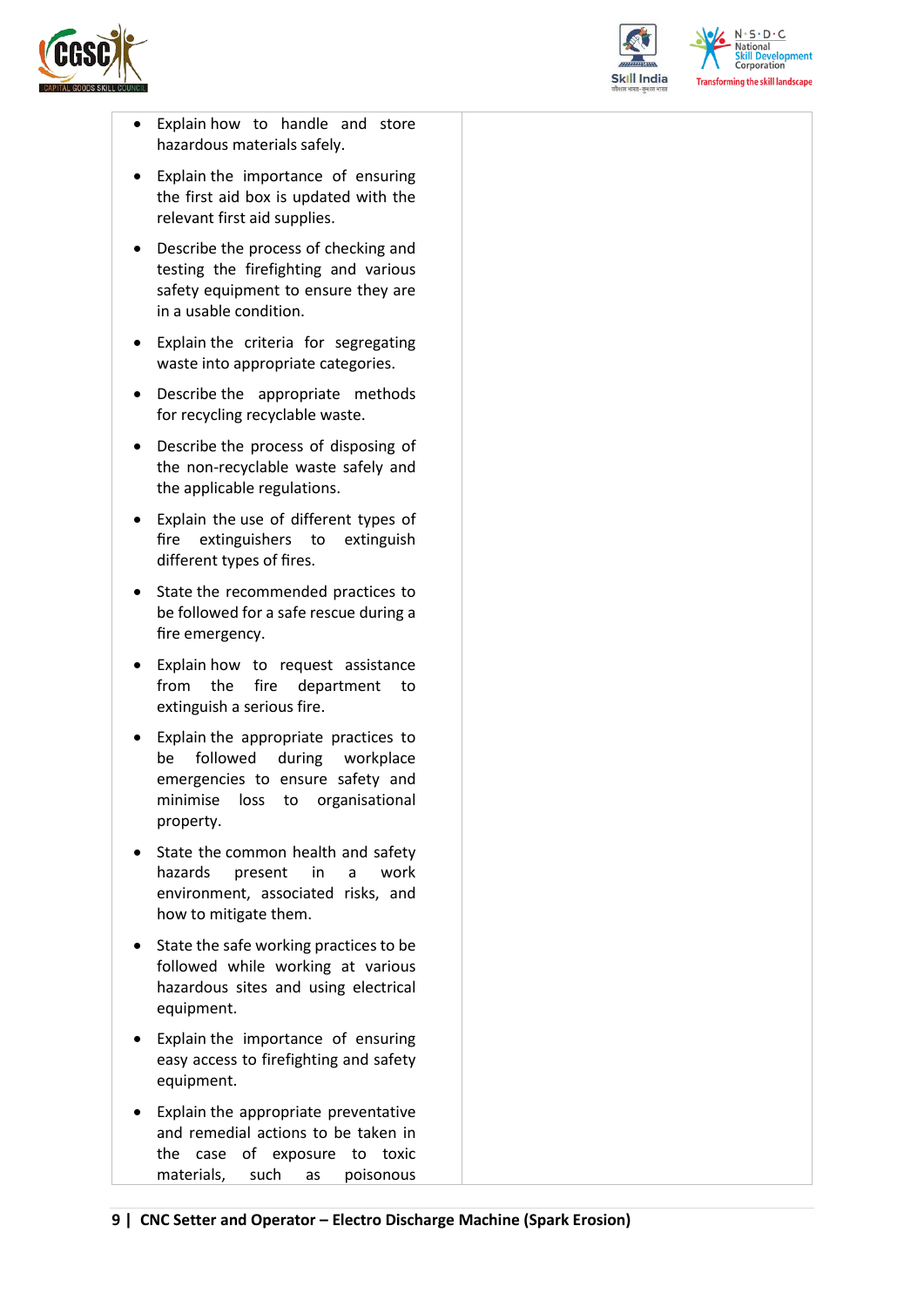



 $N.5.0.6$ **Skill Development**<br>Corporation **Transforming the skill landscape** 

chemicals and gases.

- Explain various causes of fire in different work environments and the recommended precautions to be taken to prevent fire accidents.
- Describe different methods of extinguishing fire.
- List different materials used for extinguishing fire.
- Explain the applicable rescue techniques to be followed during a fire emergency.
- Explain the importance of placing safety signs and instructions at strategic locations in a workplace and following them.
- Explain different types of first aid treatment to be provided for different types of injuries.
- State the potential injuries associated with incorrect manual handling.
- Explain how to move an injured person safely.
- State various hazards associated with the use of various machinery, tools, implements, equipment and materials.
- Explain the importance of ensuring no obstruction and free access to fire exits.
- Explain how to free a person from electrocution safely.
- Explain how to administer appropriate first aid to an injured person.
- Explain how to perform Cardiopulmonary Resuscitation (CPR).
- Explain the importance of coordinating with the emergency services to request urgent medical assistance for persons requiring professional medical attention or hospitalisation.
- State the appropriate documentation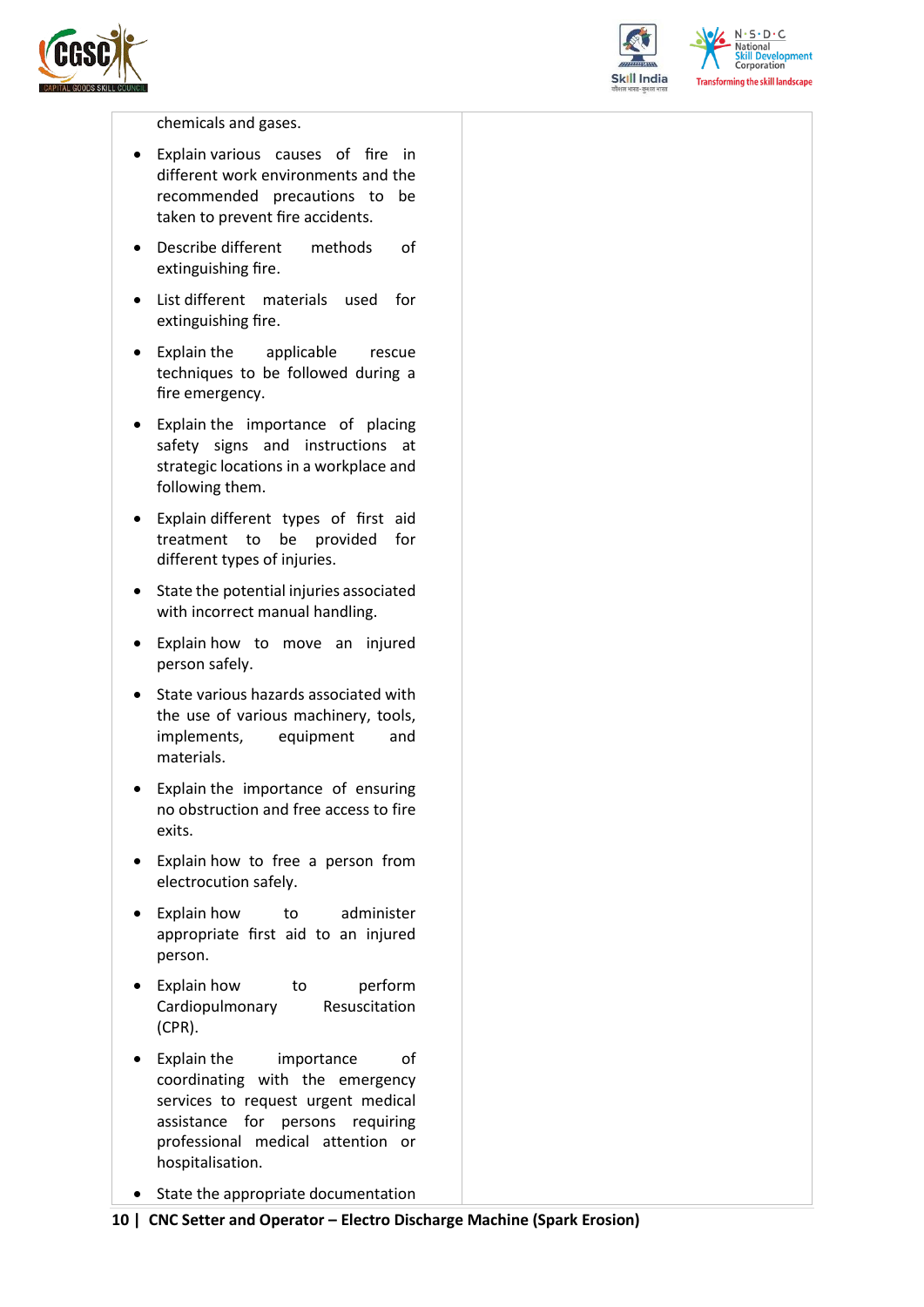



to be carried out following a health and safety incident at work, and the relevant information to be included.

- Explain the importance and process of reviewing the health and safety conditions at work regularly or following an incident.
- Explain the importance and process of implementing appropriate changes to improve the health and safety conditions at work.

#### **Classroom Aids**

Computer, Projection Equipment, PowerPoint Presentation and Software, Facilitator's Guide, Participant's Handbook.

#### **Tools, Equipment and Other Requirements**

Personal Protective Equipment, Cleaning Equipment and Materials, Sanitizer, Soap, Mask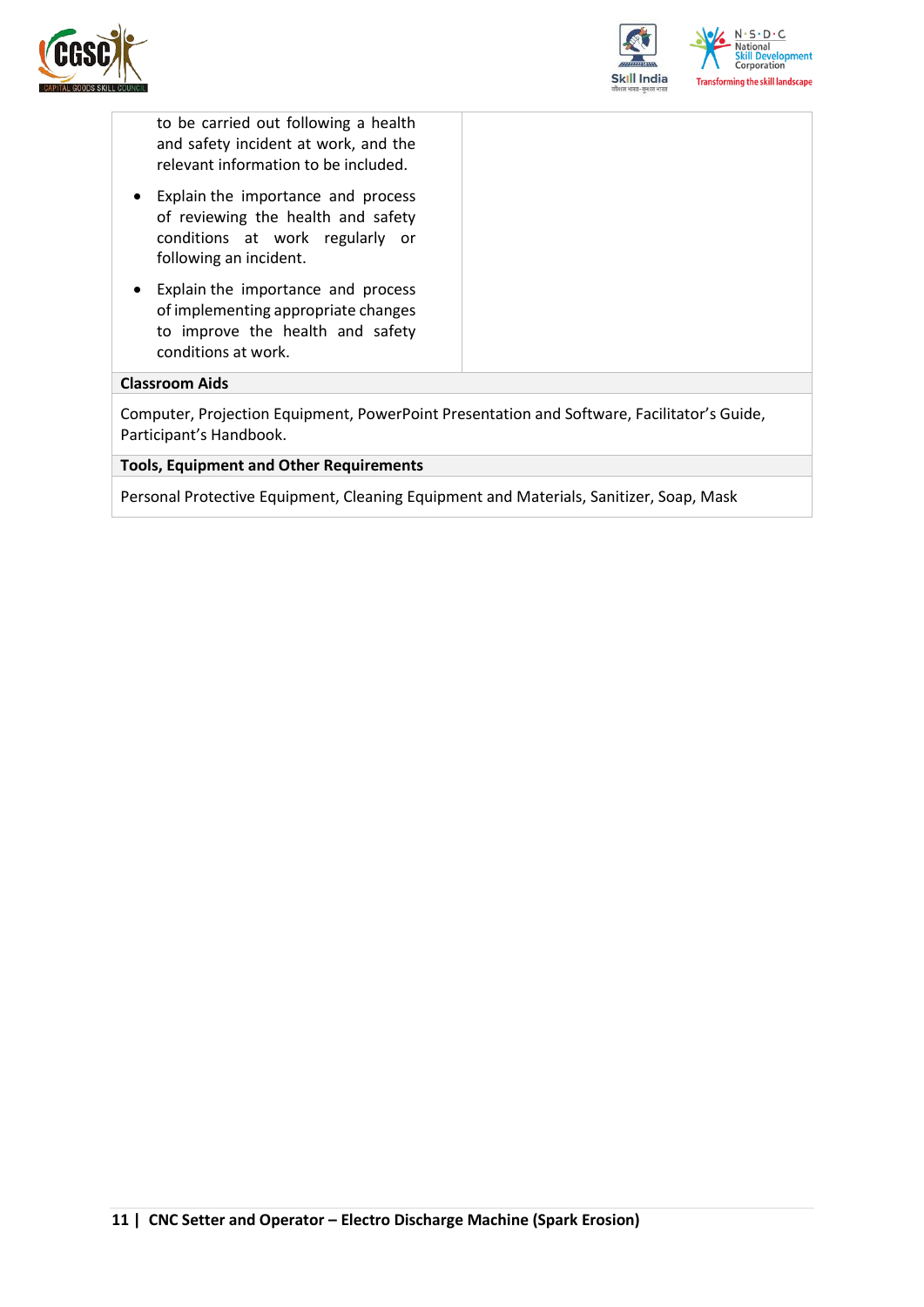



## <span id="page-11-0"></span>**Module 3: Process of coordinating with co-workers to achieve work efficiency**

### *Mapped to NOS CSC/N1336 v2.0*

#### **Terminal Outcomes:**

- Demonstrate ways to Work and communicate effectively with co-workers.
- Discuss ways to promote diversity and inclusion at the workplace.

| <b>Duration: 20:00</b>                                                                                                                                                                                    | Duration: 60:00                                                                                                                                                                                                                            |
|-----------------------------------------------------------------------------------------------------------------------------------------------------------------------------------------------------------|--------------------------------------------------------------------------------------------------------------------------------------------------------------------------------------------------------------------------------------------|
| Theory - Key Learning Outcomes                                                                                                                                                                            | <b>Practical - Key Learning Outcomes</b>                                                                                                                                                                                                   |
| Explain the importance and process<br>$\bullet$<br>of effective communication in the<br>workplace.<br>Explain the<br>barriers to<br>effective<br>٠<br>communication<br>and<br>how<br>to<br>overcome them. | Demonstrate<br>the<br>of<br>process<br>preparing the relevant documents<br>and reports as per the supervisor's<br>instructions, providing appropriate<br>information<br>clearly<br>and<br>systematically.<br>Demonstrate how to mentor and |
| Explain the importance of teamwork<br>$\bullet$<br>in an organisation's and individual's<br>success.                                                                                                      | assist subordinates in the execution<br>of their work responsibilities.                                                                                                                                                                    |
| Explain the importance of active<br>$\bullet$<br>listening in the work environment.                                                                                                                       | Demonstrate the process of using<br>efficiently<br>various<br>resources<br>to<br>utilisation and<br>maximum<br>ensure                                                                                                                      |
| State the appropriate techniques to<br>$\bullet$<br>be followed for active listening.                                                                                                                     | minimum wastage.<br>Demonstrate how to communicate                                                                                                                                                                                         |
| Explain the importance of tone and<br>$\bullet$<br>pitch ineffective communication.                                                                                                                       | clearly and<br>politely to ensure<br>effective communication with co-                                                                                                                                                                      |
| Explain the importance of avoiding<br>٠<br>casual expletives and unpleasant<br>while<br>communicating<br>terms<br>professional circles.                                                                   | workers.<br>Demonstrate appropriate verbal and<br>non-verbal communication that is<br>respectful of genders and disability.                                                                                                                |
| Explain the<br>importance<br>οf<br>٠<br>maintaining discipline and ethical<br>behaviour at work.                                                                                                          |                                                                                                                                                                                                                                            |
| State the<br>common<br>for<br>reasons<br>$\bullet$<br>interpersonal conflict and how to<br>resolve them.                                                                                                  |                                                                                                                                                                                                                                            |
| Explain the importance of developing<br>$\bullet$<br>effective working relationships for<br>professional success.                                                                                         |                                                                                                                                                                                                                                            |
| Describe the process of expressing<br>addressing<br>and<br>grievances<br>appropriately and effectively.                                                                                                   |                                                                                                                                                                                                                                            |
| Explain the importance and process<br>of planning daily tasks to ensure their<br>timely completion and efficient use of                                                                                   |                                                                                                                                                                                                                                            |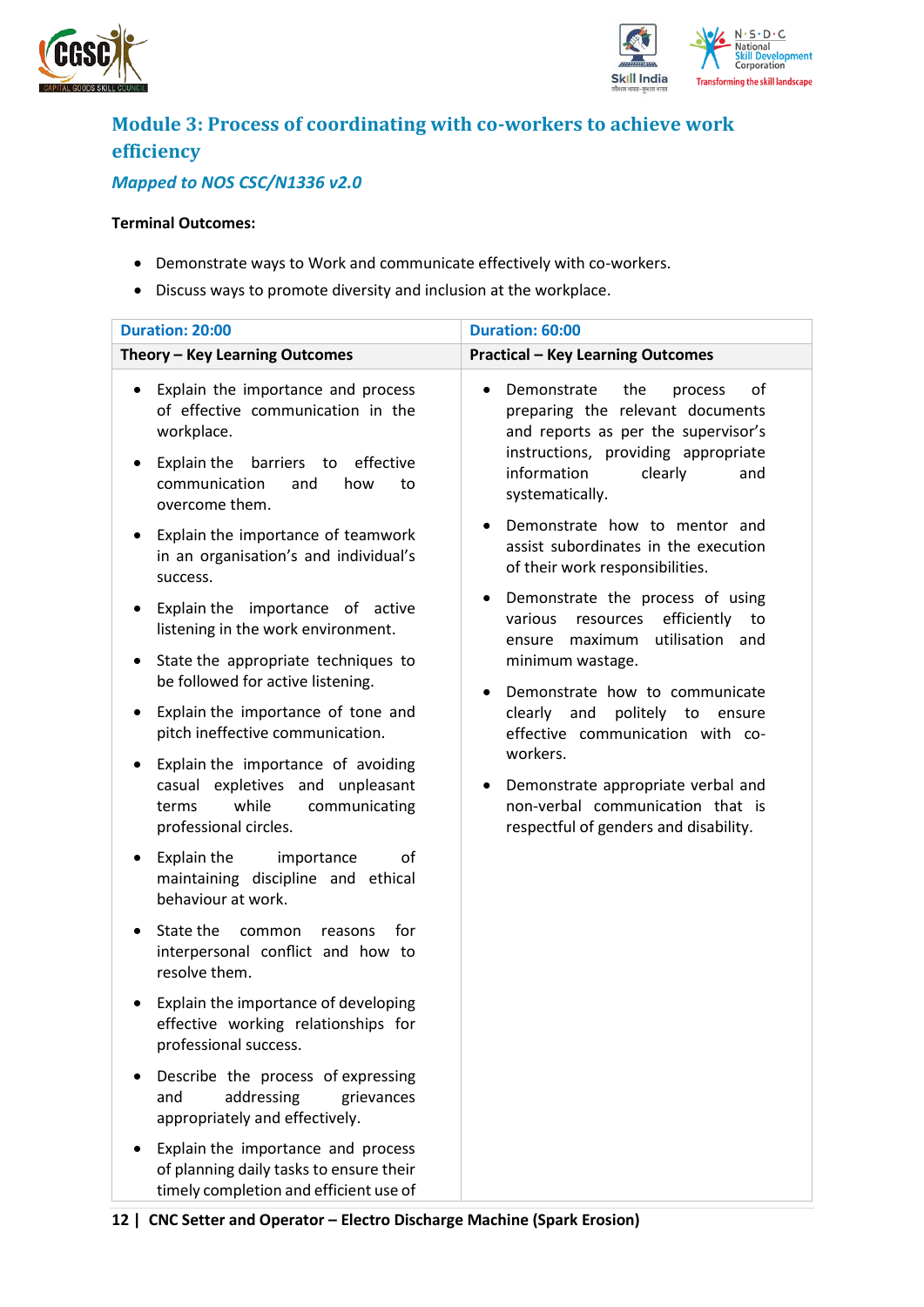



 $N.5.0.6$ **Skill Development**<br>Corporation **Transforming the skill landscape** 

#### time.

- Explain the importance of adhering to the limits of authority at work.
- Explain the importance of following the applicable quality standards and timescales at work.
- Explain the importance of coordinating with co-workers to achieve the work objectives efficiently.
- Explain the relevant documentation requirements.
- Explain the importance of providing appropriate information clearly and systematically in work documents.
- State the escalation matrix to be followed to deal with out of authority tasks and concerns.
- Explain the importance and process of mentoring and assisting subordinates in the execution of their work responsibilities.
- Explain how to identify possible disruptions to work prevent them.
- Explain how to use various resources efficiently to ensure maximum utilisation and minimum wastage.
- Explain the recommended practices to be followed at work to avoid and resolve conflicts at work.
- Explain the importance and process of efficient and timely dissemination of information to the authorised personnel.
- Explain the procedure to report inappropriate behaviour e.g., harassment.

#### **Classroom Aids:**

Training Kit (Trainer Guide, Presentations). Whiteboard, Marker, Projector, Laptop

#### **Tools, Equipment and Other Requirements**

NA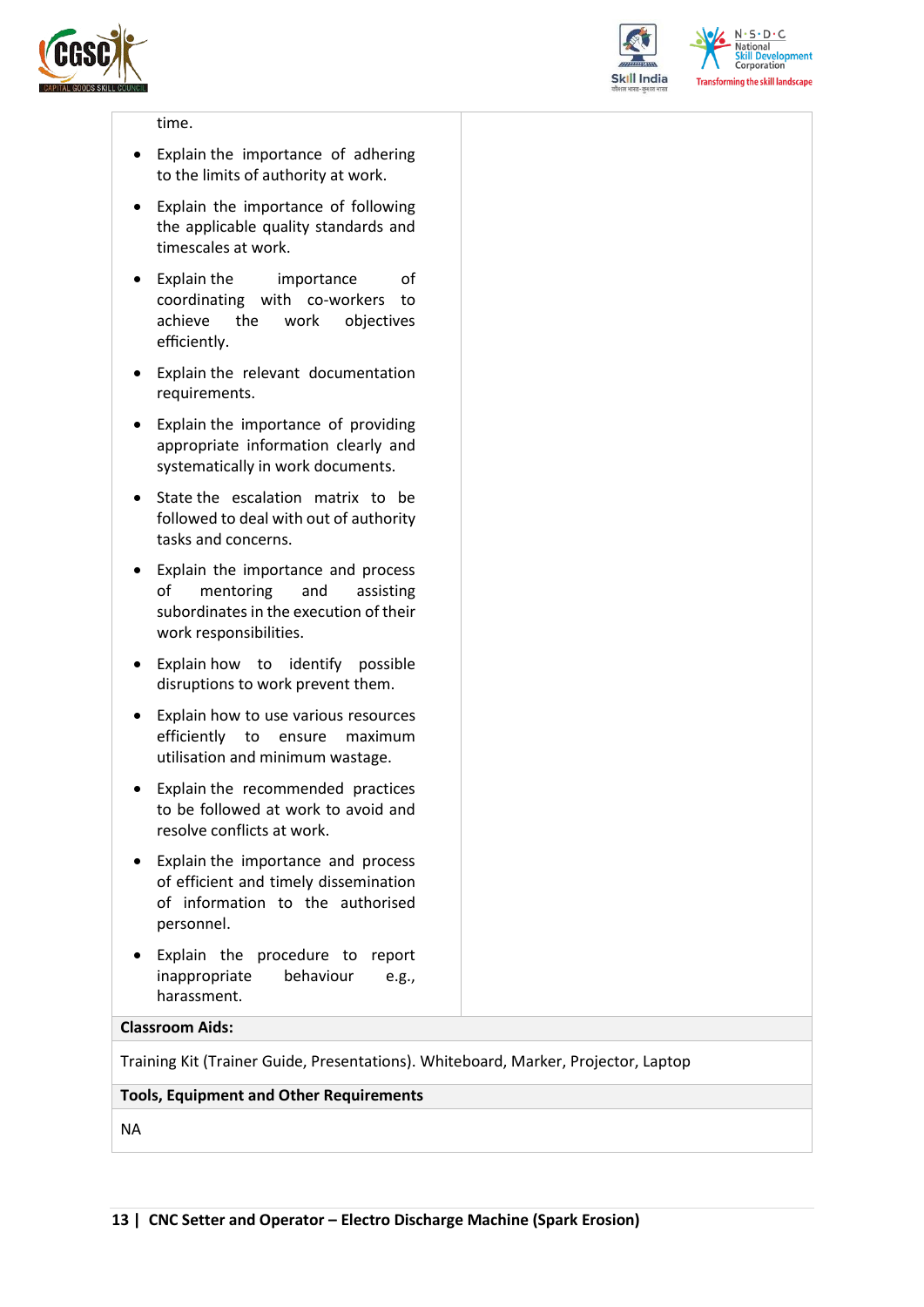



### <span id="page-13-0"></span>**Module 4: Process of setting up the CNC EDM for machining components** *Mapped to CSC/N0121 v2.0*

#### **Terminal Outcomes:**

- Describe the process of preparing for setting up the CNC EDM.
- Demonstrate the process of setting up the CNC EDM for use.

| Duration: 40:00                                                                                                                                                                                         | <b>Duration: 100:00</b>                                                                                                                                 |
|---------------------------------------------------------------------------------------------------------------------------------------------------------------------------------------------------------|---------------------------------------------------------------------------------------------------------------------------------------------------------|
| Theory - Key Learning Outcomes                                                                                                                                                                          | <b>Practical - Key Learning Outcomes</b>                                                                                                                |
| State the applicable environmental<br>٠<br>regulations to be observed.<br>Explain the terminology associated<br>with CNC machining.                                                                     | Show how to check the process sheet<br>٠<br>and match it with the received<br>drawings and other specifications.<br>Demonstrate the use of the relevant |
| Explain the importance of adhering to<br>the applicable health and safety<br>guidelines.                                                                                                                | Personal Protective Equipment while<br>setting up the CNC EDM, as required.<br>Demonstrate the process of carrying                                      |
| Explain the importance of checking<br>$\bullet$<br>the machine guards are in place<br>before operating the CNC EDM.<br>Describe the process of checking the                                             | out routine cleaning of the CNC EDM.<br>Demonstrate how to check the<br>position and alignment of vice, and<br>make appropriate adjustments as per      |
| tools<br>and<br>cutting<br>securing<br>components on<br>the<br><b>CNC</b><br><b>EDM</b><br>without distortion.                                                                                          | the requirement.<br>the<br>Demonstrate<br>of<br>the<br><b>use</b><br>appropriate measuring tools as per<br>the job requirement.                         |
| Explain the importance of leaving the<br>work area and machine in a safe and<br>appropriate condition on completion<br>of the activities                                                                | Demonstrate the process of applying<br>the recommended grade of grease on<br>the relevant machine parts.                                                |
| Explain the imperial<br>and<br>metric<br>systems of measurement.                                                                                                                                        | Show how to pre-set electrodes in<br>tooling holders manually or by using<br>setting jigs/fixtures.                                                     |
| Explain the use of the relevant<br>measuring<br>equipment<br>such<br>as<br>micrometre,<br>Vernier<br>scale;<br>slip,<br>bore/hole,<br>thread,<br>plug,<br>radius/profile gauges;<br>Dial<br><b>Test</b> | Demonstrate how to program the<br>relevant tooling data such as holder<br>position and offsets in the operating<br>program.                             |
| Indicator (DTI).<br>Explain how to read and interpret<br>first and third angle component                                                                                                                | the<br>Demonstrate<br>how<br>to<br>set<br>electrode datum point and save<br>changes to the program.                                                     |
| drawings.<br>Explain how to extract information<br>from engineering drawings or data<br>and related specifications.                                                                                     | Show how to select, load and set the<br>appropriate tool holding device<br>appropriate to different types of<br>electrodes, such as plain, profile, and |
| Explain the features and various parts<br>of a CNC EDM machine, and the<br>relevant accessories.                                                                                                        | hollow electrodes.<br>Demonstrate the process of setting<br>up the machine with the appropriate                                                         |
| plain tha impartance of following                                                                                                                                                                       | specifications such as current density,                                                                                                                 |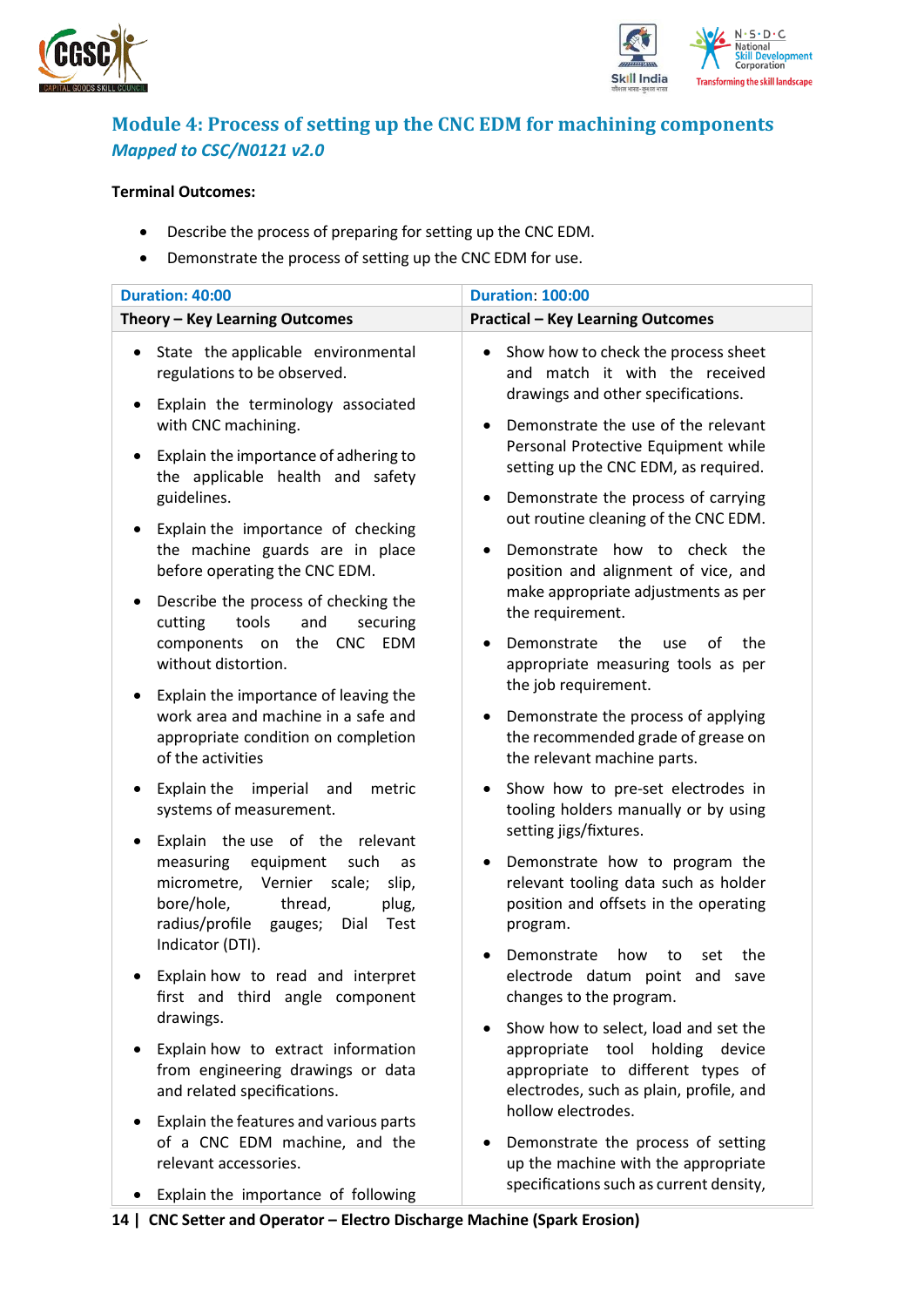



the recommended machining sequences and procedures.

- Explain the importance of ensuring the suitability of workpieces/materials and consumables for the specified job and related procedures.
- Explain the importance and process of checking the tools and equipment to ensure they are in a safe and usable condition.
- Describe various work holding methods and devices used with a CNC EDM.
- Explain how to set up work holding devices and electrodes on CNC EDM.
- Explain the importance of ensuring the machine is isolated from the power supply before mounting electrodes and work holding devices.
- State the basic principles of operation of the various CNC EDM, and various operations that they can perform.
- Explain how to handle and store electrodes, electrode holders, verified tapes and programs safely.
- Explain the importance of setting the work holding device in relation to the machine datum and reference points.
- Explain various eroded features produced on a CNC EDM.
- Explain different types of electrodes such as plain, profile, and hollow electrodes.
- State the conditions determining the use of electrodes.
- Describe the process of selecting the correct grade and type of electrode for the materials and profiles being machined.
- Explain the importance of checking the electrodes are in a good and serviceable condition.
- Explain the use of various electrode tool holding devices.

spark frequency, linear feeds and speeds, dielectric flow rates, etc.

- Show how to conduct trial runs and adjust machine parameters and positioning until the required accuracy parameters are achieved.
- Demonstrate the process of carrying out appropriate documentation with respect to the setting up of CNC EDM, recording various machine parameters along with any issues encountered and steps taken to resolve them.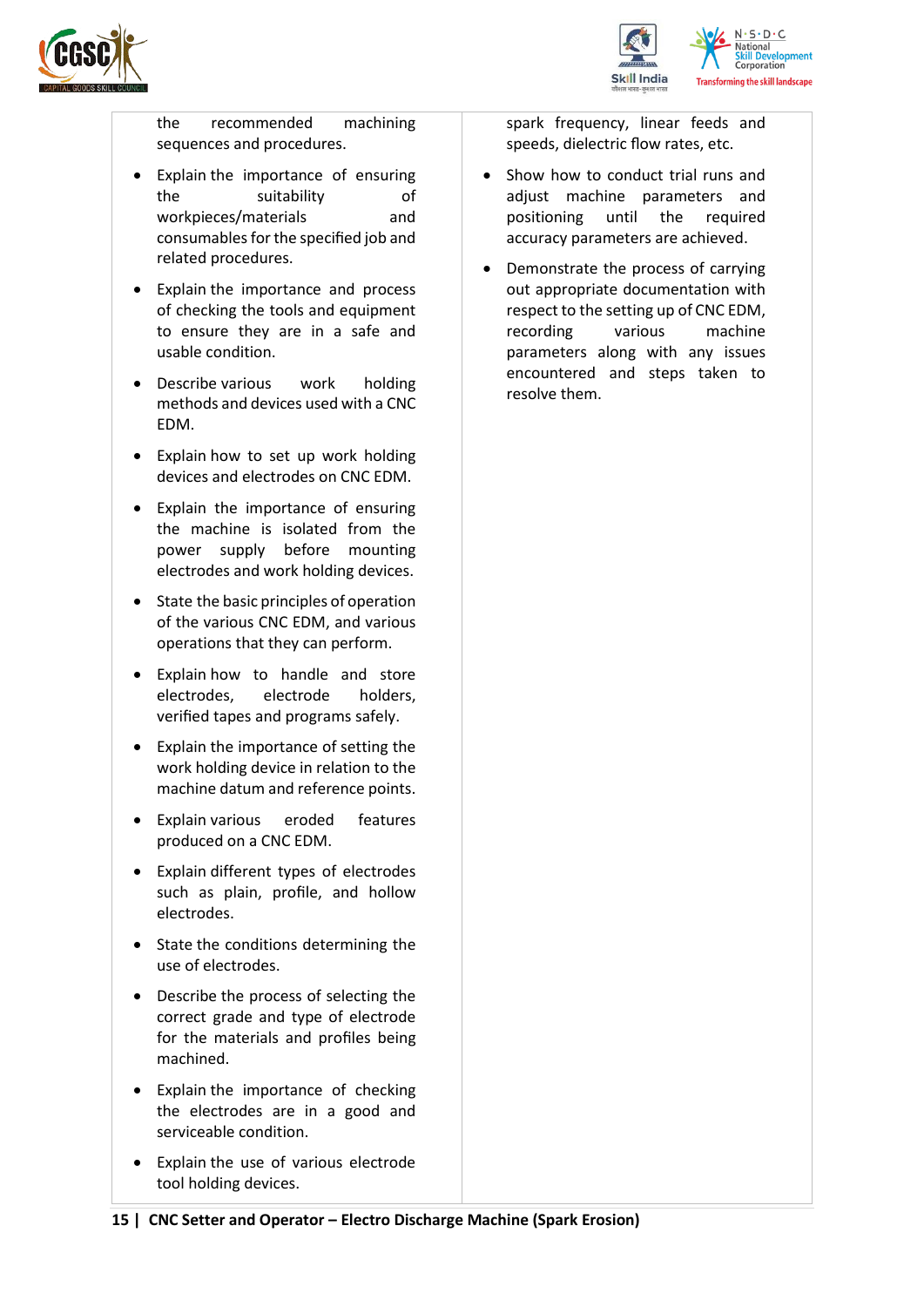



 $N \cdot S \cdot D \cdot C$ elopment **Corporation** ing the skill landscape

- Describe the process of loading, securing and setting the electrodes appropriately in the electrode holder or feed mechanism.
- Explain the use of tooling magazines or technology settings.
- Explain how to position and identify the tools in relation to the operating program.
- Explain how to place CNC EDM in the correct operating mode.
- Explain how to access the program edit facility to enter the tooling data.
- Explain how to conduct trial runs using single block run, dry run and feed/speed override controls.
- List appropriate checks to be conducted before operating the machine in full program run mode.
- Explain how various types of materials affect the feeds and voltage to be used.
- Explain different types and applications of dielectric fluids concerning a range of different materials.
- Explain how to carry out regular repair and maintenance of a CNC EDM and rectify faults encountered during machining.
- Explain how to resolve the common problems encountered while setting up electrodes in cartridges/holders/feed mechanisms and with using work holding devices.

#### **Classroom Aids**

Training Kit (Trainer Guide, Presentations). Whiteboard, Marker, Projector, Laptop

#### **Tools, Equipment and Other Requirements**

CNC EDM Machine with All Accessories, Personal Protective Equipment (PPE) Steel Rules, Micrometers (External, Internal, Depth), Vernier Callipers, Slip Gauge, Bore/ Hole Gauge, Thread Gauge, Plug Gauge, Radius/Profile Gauge, Dial Test Indicator, Electrodes (Plain/Profile/Hollo W), Jigs/Fixtures, Work Holding Devices, Pneumatic or Magnetic Table, Machine Vice, Angle Plate, Vee Block, Clamps, Chucks (3 Jaw Or 4 Jaw), Sample Instruction Sheets.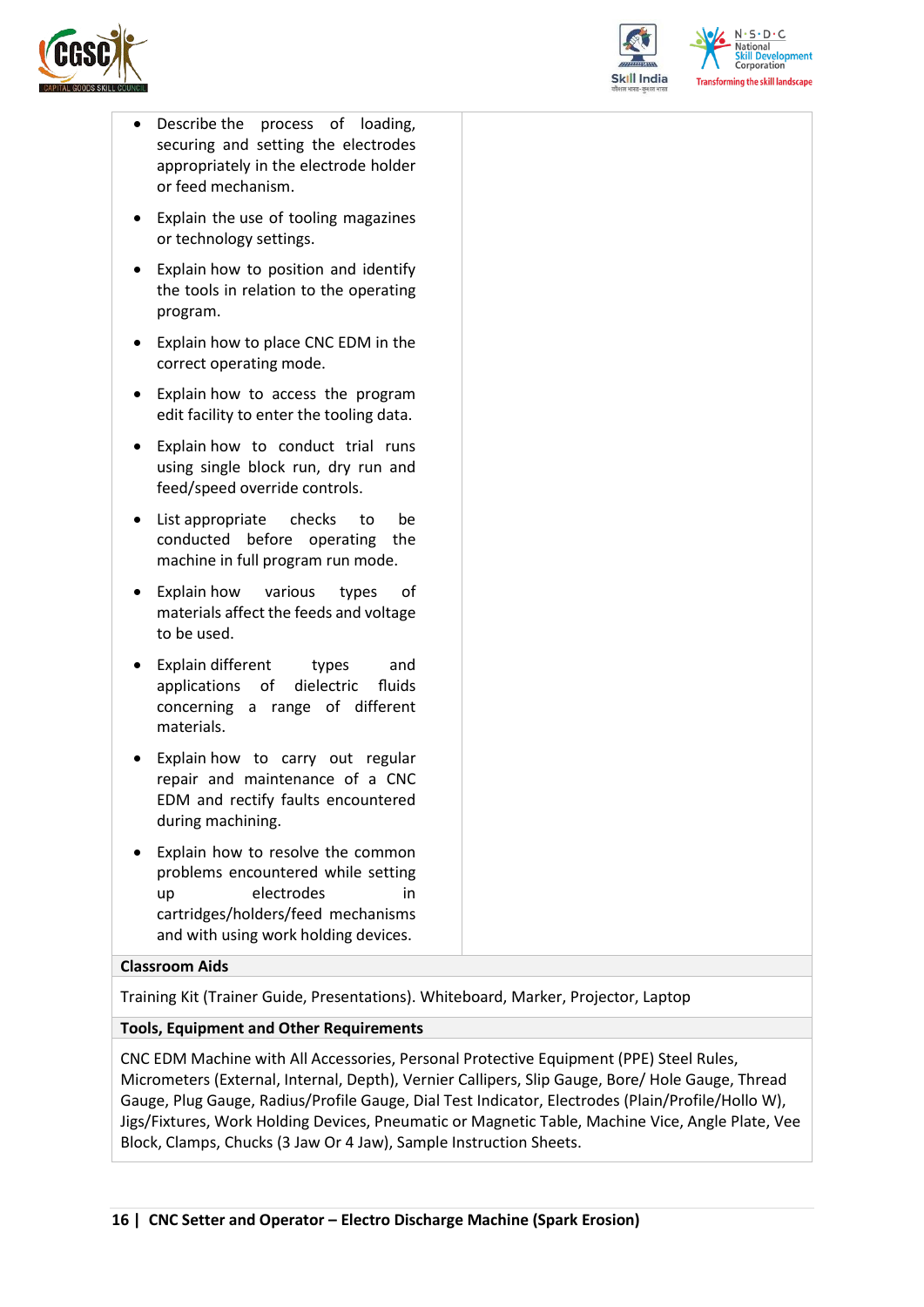



### <span id="page-16-0"></span>**Module 5: Process of operating the CNC EDM to machine components** *Mapped to CSC/N0118 v2.0*

#### **Terminal Outcomes:**

- Demonstrate the process of carrying out machining using CNC EDM.
- Explain the importance of using resources optimally.

| Duration: 36:00                                                                                                                                                                                                                                                                                                                                     | <b>Duration: 80:00</b>                                                                                                                                                                                                                                                                           |
|-----------------------------------------------------------------------------------------------------------------------------------------------------------------------------------------------------------------------------------------------------------------------------------------------------------------------------------------------------|--------------------------------------------------------------------------------------------------------------------------------------------------------------------------------------------------------------------------------------------------------------------------------------------------|
| Theory - Key Learning Outcomes                                                                                                                                                                                                                                                                                                                      | <b>Practical - Key Learning Outcomes</b>                                                                                                                                                                                                                                                         |
| Explain the concepts and benefits of<br>Industry 4.0 and Industrial Internet of<br>Things (IIoT).<br>Explain the importance of identifying<br>$\bullet$<br>relevant risks in the work area and<br>dealing with them before operating<br>the CNC EDM.                                                                                                | Demonstrate the process of carrying<br>out machining on the component as<br>per the applicable organisational<br>procedures to achieve the required<br>specifications.<br>Demonstrate the process of checking<br>the condition of the tools being used<br>and repair.                            |
| List the hazards associated with the<br>use of a CNC EDM and how to<br>minimise<br>them,<br>such<br>as<br>revolving/moving parts of machinery;<br>electrical components; airborne hot<br>metal particles; sharp cutting tools;<br>burrs and sharp edges on the<br>components; use of power-operated<br>chucks; handling dielectrics; fumes,<br>etc. | Demonstrate<br>the<br>the<br>of<br>use<br>appropriate gauges and instruments<br>for carrying out the necessary quality<br>and accuracy checks during and after<br>the machining process.<br>Show how to adjust the feed and<br>Revolutions Per Minute (RPM).<br>Demonstrate how to record<br>the |
| List the relevant safety precautions to<br>be taken while operating a CNC EDM,<br>such as the use of relevant PPE and<br>ensuring the safety of co-workers.                                                                                                                                                                                         | the<br>values<br>measured<br>as<br>per<br>organisational<br>standards<br>and<br>complete<br>the<br>post-machining<br>inspection sheet.                                                                                                                                                           |
| Explain how to use the various safety<br>mechanisms available on CNC EDM,<br>such as the emergency stop button/<br>brake.                                                                                                                                                                                                                           | Demonstrate the use of various<br>industry<br>manufacturing<br>4.0<br>technologies.<br>Demonstrate the process of carrying                                                                                                                                                                       |
| Explain how to interpret component<br>drawings,<br>eroding<br>data,<br>and<br>component machining specifications.                                                                                                                                                                                                                                   | out regular maintenance of the CNC<br>EDM as per the manufacturer's<br>instructions.                                                                                                                                                                                                             |
| Explain how to extract and<br>use<br>information<br>from<br>engineering<br>drawings and related specifications.                                                                                                                                                                                                                                     | Demonstrate the process of disposing<br>the industrial waste appropriately in<br>compliance<br>with<br>the<br>applicable<br>organisational<br>regulations<br>and                                                                                                                                 |
| List the symbols and conventions<br>appropriate to BS, ISO or BSEN, DIN<br>standards.                                                                                                                                                                                                                                                               | procedures.<br>Show how to optimise the usage of<br>electricity and other resources in                                                                                                                                                                                                           |
| State various types of information<br>found in component drawing, such as<br>dimensioning<br>labelling<br>and                                                                                                                                                                                                                                       | various tasks and processes.                                                                                                                                                                                                                                                                     |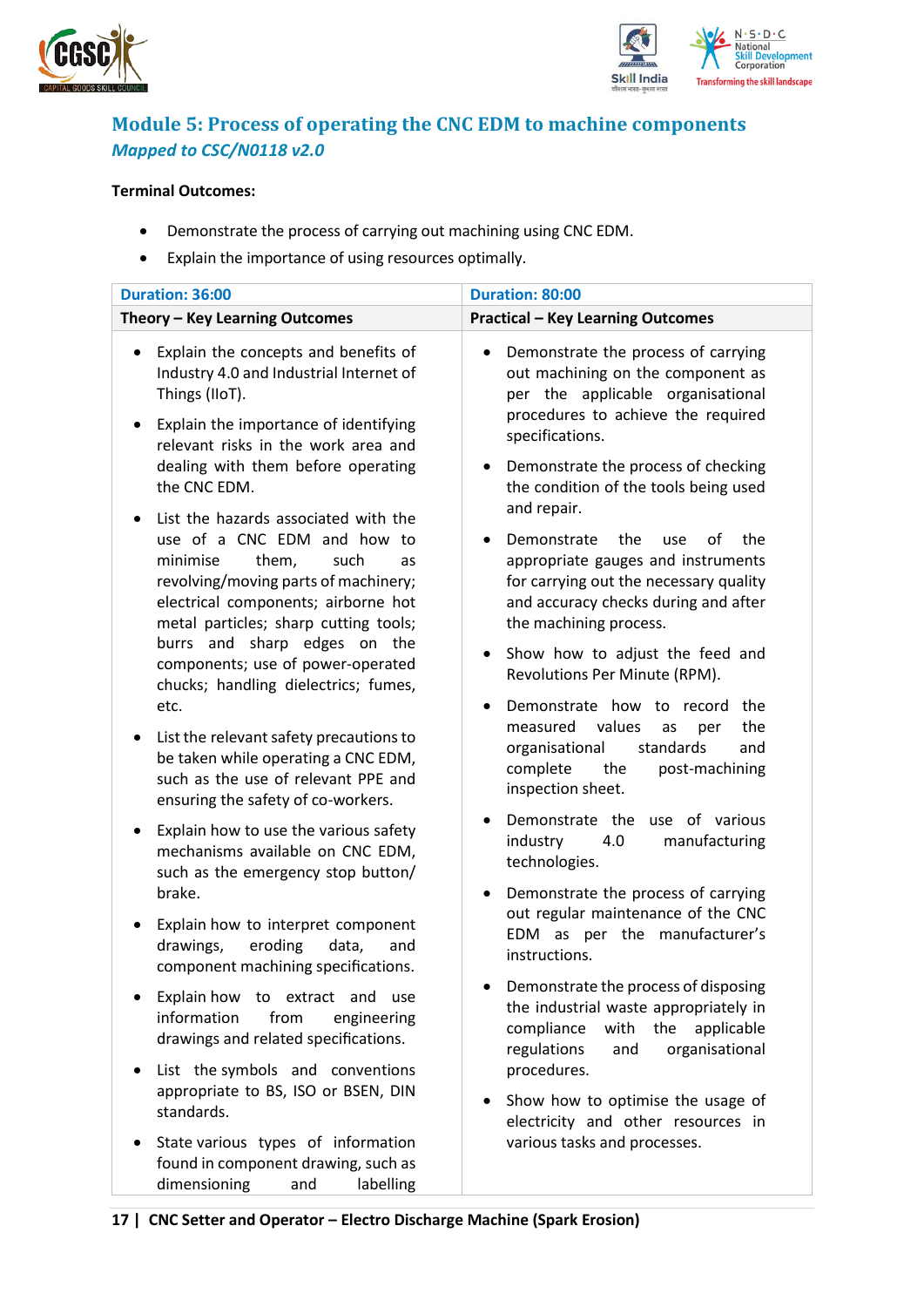



 $N.5.0.6$ **Skill Development**<br>Corporation **Transforming the skill landscape** 

information; first and third angle orthographic projections; isometric view; reference points, etc.

- Explain various errors and faults experienced with a CNC EDM and how to deal with them.
- Explain the importance of operating a CNC EDM according to the manufacturer's instructions.
- Explain how to find the correct restart point in the program when the machine has been stopped before completion of the program.
- Explain the manual and automatic modes of machine control such as control buttons; keyboard and touchpad.
- Explain how to operate the CNC EDM using single block run, full program run and feed/speed override controls.
- Explain the importance of accounting for electrode wear and how to make adjustments to the program operating parameters to take account of it.
- Explain the importance of maintaining spark gaps during the EDM machining process to prevent voltage surges from damaging equipment.
- Explain how to deal with sparking and arcing during EDM machining.
- Explain the importance of flushing during EDM machining.
- Explain the benefit of using dielectric fluid or EDM oil.
- Explain the importance of using the recommended polarity.
- Explain how to set and secure the workpiece to the machine table/work holding device correctly.
- Explain the effects of clamping the workpiece and how material removal can cause warping/distortion of the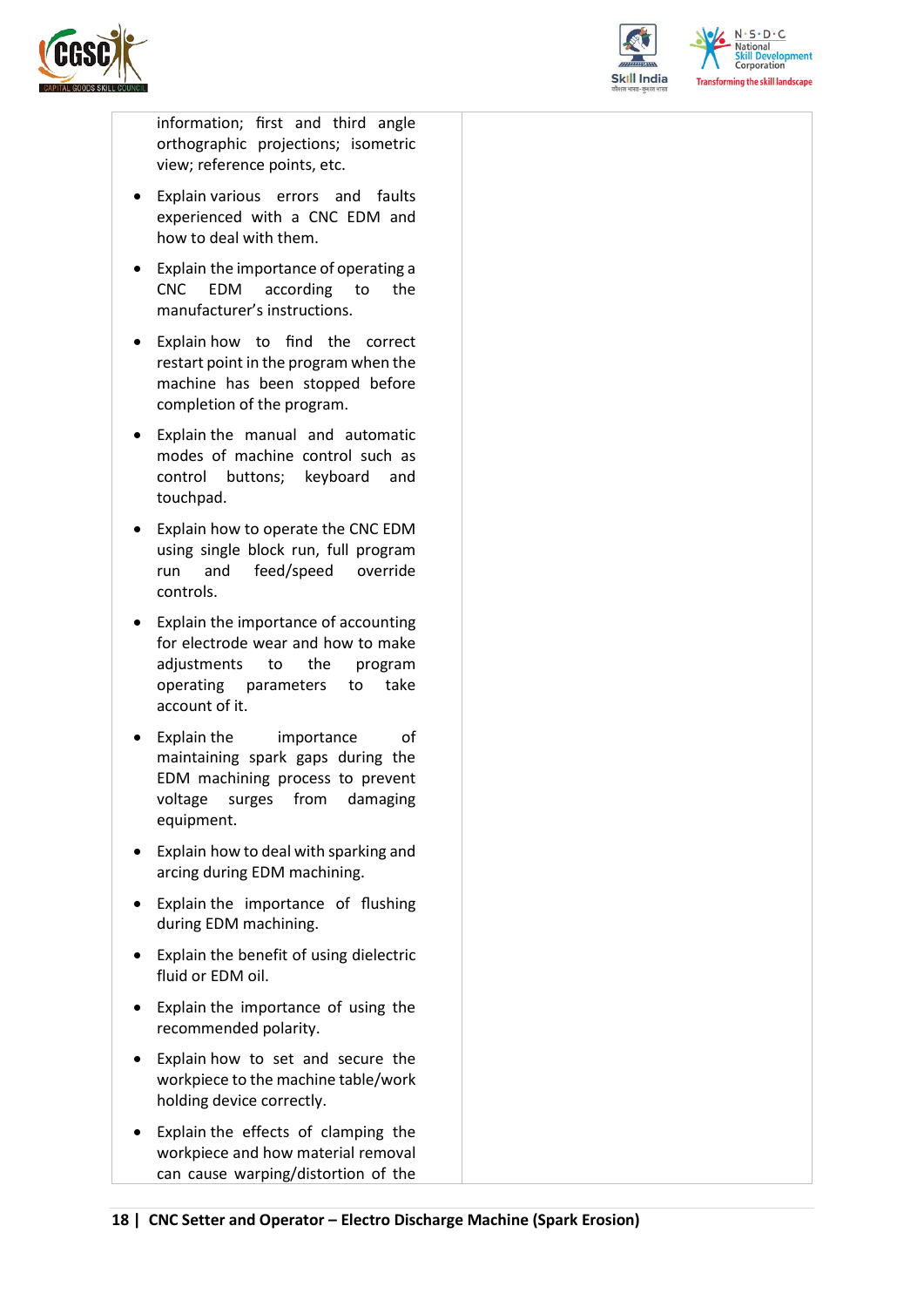



 $N.5.0.6$ elopment ing the skill landscape

#### finished workpiece.

- List various types of materials used for electrodes, such as copper, tungsten copper, graphite, etc.
- Explain the use of various types of electrodes.
- Explain how electrodes are located and secured to the machine head, tool cartridge and tool magazine.
- Explain the safe handling and storage of tooling, and dielectric and ionized fluids.
- Explain the importance of checking the condition of the electrode before using it.
- Explain the effects worn tooling has on the workpiece surface finish and tolerances.
- Explain the importance and process of dressing and reshaping electrodes, and the use of relevant equipment.
- State various problems encountered with electrical discharge activities and to overcome them.
- Explain the use of dielectric and ionized fluids with respect to the machining of various materials.
- List the relevant quality checks to be carried out after machining of components.

#### **Classroom Aids**

Training Kit (Trainer Guide, Presentations). Whiteboard, Marker, Projector, Laptop

#### **Tools, Equipment and Other Requirements**

CNC EDM Machine with All Accessories, Personal Protective Equipment (PPE) Steel Rules, Micrometers (External, Internal, Depth), Vernier Callipers, Slip Gauge, Bore/ Hole Gauge, Thread Gauge, Plug Gauge, Radius/Profile Gauge, Dial Test Indicator, Electrodes (Plain/Profile/Hollo W), Jigs/Fixtures, Work Holding Devices, Pneumatic or Magnetic Table, Machine Vice, Angle Plate, Vee Block, Clamps, Chucks (3 Jaw Or 4 Jaw)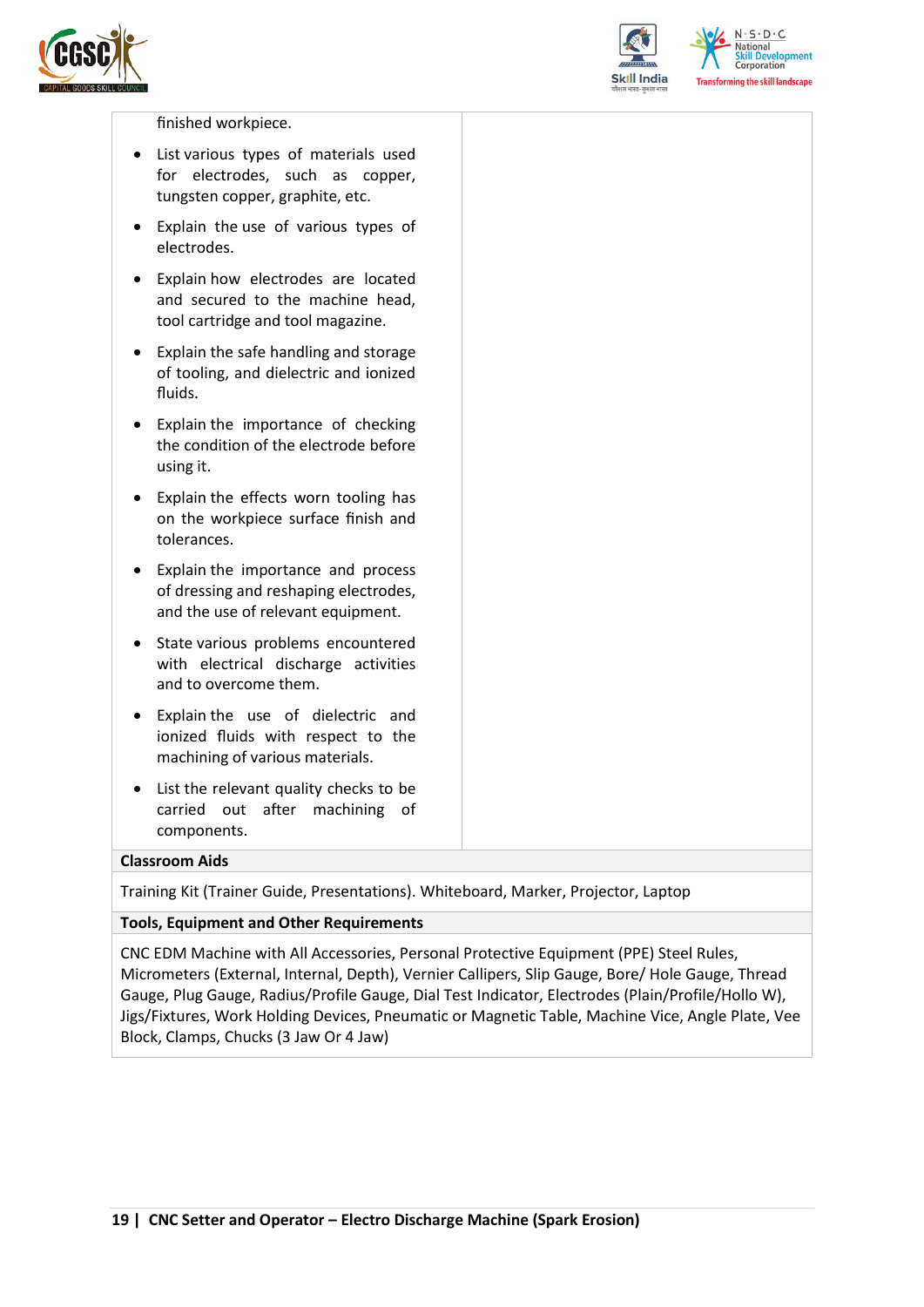



## **Annexure**

## <span id="page-19-1"></span><span id="page-19-0"></span>**Trainer Requirements**

| <b>Trainer Prerequisites</b>  |                                                    |                                               |                                                                           |                            |                       |                                                                     |  |
|-------------------------------|----------------------------------------------------|-----------------------------------------------|---------------------------------------------------------------------------|----------------------------|-----------------------|---------------------------------------------------------------------|--|
| <b>Minimum</b><br>Educational | Specialization                                     | <b>Relevant Industry</b><br><b>Experience</b> |                                                                           | <b>Training Experience</b> |                       | <b>Remarks</b>                                                      |  |
| Qualification                 |                                                    | <b>Years</b>                                  | <b>Specialization</b>                                                     | <b>Years</b>               | <b>Specialization</b> |                                                                     |  |
| Diploma<br>/Degree            | Diploma<br>/Degree in<br>Mechanical<br>Engineering | 4                                             | <b>CNC Setter</b><br>and<br>Operator -<br>Electro<br>Discharge<br>Machine | 0                          |                       | Practical skills and<br>knowledge required<br>in the relevant field |  |

| <b>Trainer Certification</b>                                                                                                                              |                                                                                                                                                                                              |  |  |  |
|-----------------------------------------------------------------------------------------------------------------------------------------------------------|----------------------------------------------------------------------------------------------------------------------------------------------------------------------------------------------|--|--|--|
| <b>Domain Certification</b>                                                                                                                               | <b>Platform Certification</b>                                                                                                                                                                |  |  |  |
| Certified for Job Role: "CNC Setter and Operator<br>- Electro Discharge Machine" mapped to QP:<br>"CSC/Q0121, v1.0". The minimum accepted score<br>is 80% | Recommended that the Trainer is certified for the<br>Job Role: "Trainer", mapped to the Qualification<br>Pack: "MEP/Q0102". The Minimum accepted as<br>per respective SSC guidelines is 80%. |  |  |  |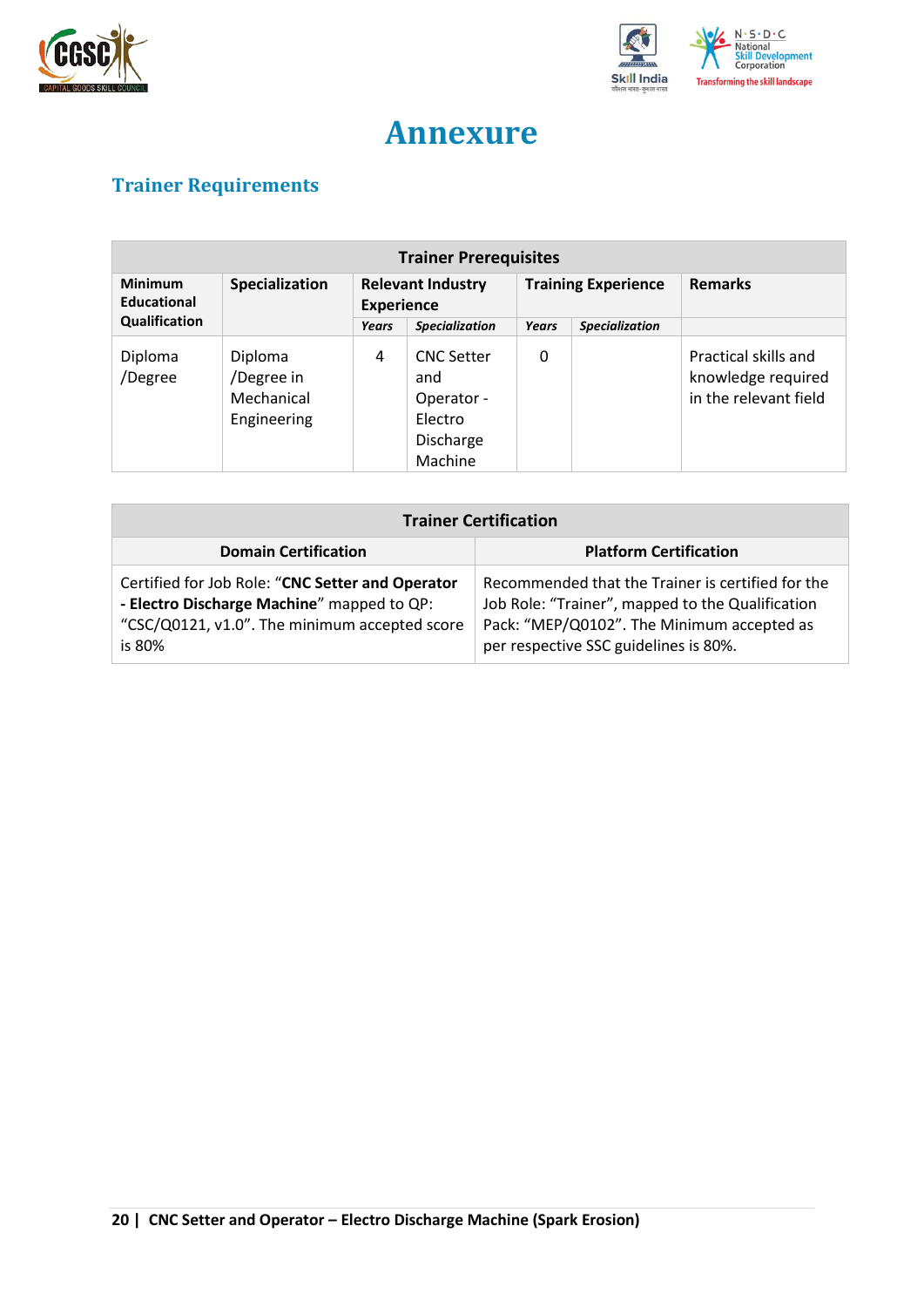



## <span id="page-20-0"></span>**Assessor Requirements**

| <b>Assessor Prerequisites</b>                  |                                                 |                                               |                                                                     |                                                 |                       |                                                                              |  |
|------------------------------------------------|-------------------------------------------------|-----------------------------------------------|---------------------------------------------------------------------|-------------------------------------------------|-----------------------|------------------------------------------------------------------------------|--|
| <b>Minimum</b><br>Educational<br>Qualification | Specialization                                  | <b>Relevant Industry</b><br><b>Experience</b> |                                                                     | <b>Training/Assessment</b><br><b>Experience</b> |                       | <b>Remarks</b>                                                               |  |
|                                                |                                                 | Years                                         | <b>Specialization</b>                                               | Years                                           | <b>Specialization</b> |                                                                              |  |
| Diploma<br>/Degree                             | Diploma /Degree<br>in Mechanical<br>Engineering | 4                                             | <b>CNC Setter and</b><br>Operator - Electro<br>Discharge<br>Machine | 0                                               |                       | Practical skills<br>and<br>knowledge<br>required in<br>the relevant<br>field |  |

| <b>Assessor Certification</b>                                                                                                                                    |                                                                                                                                 |  |  |  |
|------------------------------------------------------------------------------------------------------------------------------------------------------------------|---------------------------------------------------------------------------------------------------------------------------------|--|--|--|
| <b>Domain Certification</b>                                                                                                                                      | <b>Platform Certification</b>                                                                                                   |  |  |  |
| Certified for Job Role: "CNC Setter and<br><b>Operator - Electro Discharge Machine"</b><br>mapped to QP: "CSC/Q0121, v1.0". The<br>minimum accepted score is 80% | Certified for the Job Role: "Assessor", mapped<br>to the Qualification Pack: "MEP/Q2701, v1.0", with a<br>minimum score of 80%. |  |  |  |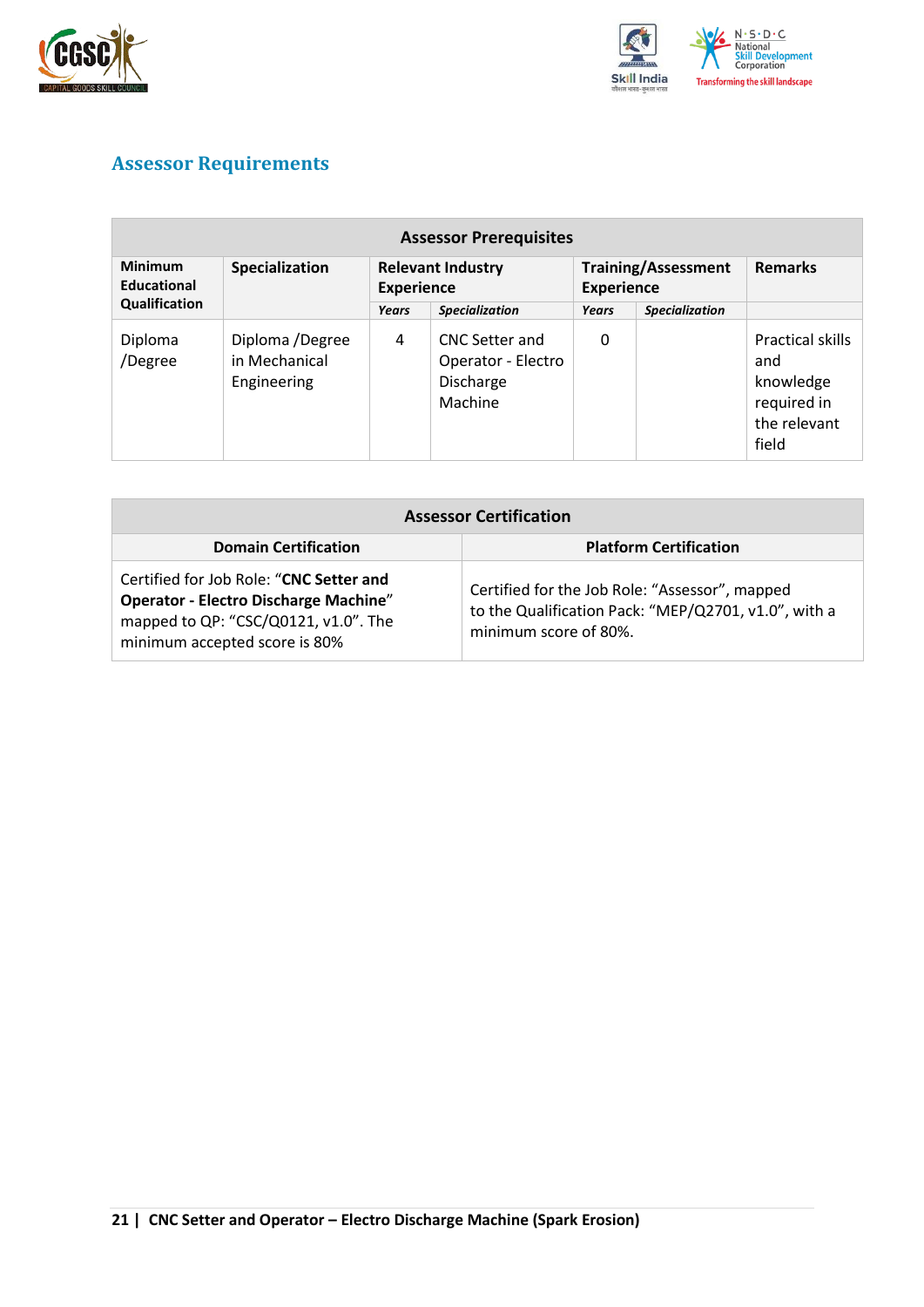



### <span id="page-21-0"></span>**Assessment Strategy**

- 1. Assessment System Overview:
	- Batches assigned to the assessment agencies for conducting the assessment on SDMS/SIP or email
	- Assessment agencies send the assessment confirmation to VTP/TC looping SSC
	- The assessment agency deploys the ToA certified Assessor for executing the assessment
	- SSC monitors the assessment process & records
- 2. Testing Environment

To ensure a conducive environment for conducting a test, the trainer will:

- Confirm that the centre is available at the same address as mentioned on SDMS or SIP
- Check the duration of the training.
- Check the Assessment Start and End time to be 10 a.m. and 5 p.m. respectively
- Ensure there are 2 Assessors if the batch size is more than 30.
- Check that the allotted time to the candidates to complete Theory & Practical Assessment is correct.
- Check the mode of assessment—Online (TAB/Computer) or Offline (OMR/PP).
- Confirm the number of TABs on the ground are correct to execute the Assessment smoothly.
- Check the availability of the Lab Equipment for the particular Job Role.
- 3. Assessment Quality Assurance levels / Framework:
	- Question papers created by the Subject Matter Experts (SME)
	- Question papers created by the SME verified by the other subject Matter Experts
	- Questions are mapped with NOS and PC
	- Question papers are prepared considering that levels 1 to 3 are for the unskilled & semiskilled individuals, and levels 4 and above are for the skilled, supervisor & higher management
	- The assessor must be ToA certified and the trainer must be ToT Certified
	- The assessment agency must follow the assessment guidelines to conduct the assessment
- 4. Types of evidence or evidence-gathering protocol:
	- Time-stamped & geotagged reporting of the assessor from assessment location
	- Centre photographs with signboards and scheme-specific branding
	- Biometric or manual attendance sheet (stamped by TP) of the trainees during the training period
	- Time-stamped & geotagged assessment (Theory + Viva + Practical) photographs & videos
- 5. Method of verification or validation:

To verify the details submitted by the training centre, the assessor will undertake:

- A surprise visit to the assessment location
- A random audit of the batch
- A random audit of any candidate
- 6. Method for assessment documentation, archiving, and access
	- To protect the assessment papers and information, the assessor will ensure:
		- Hard copies of the documents are stored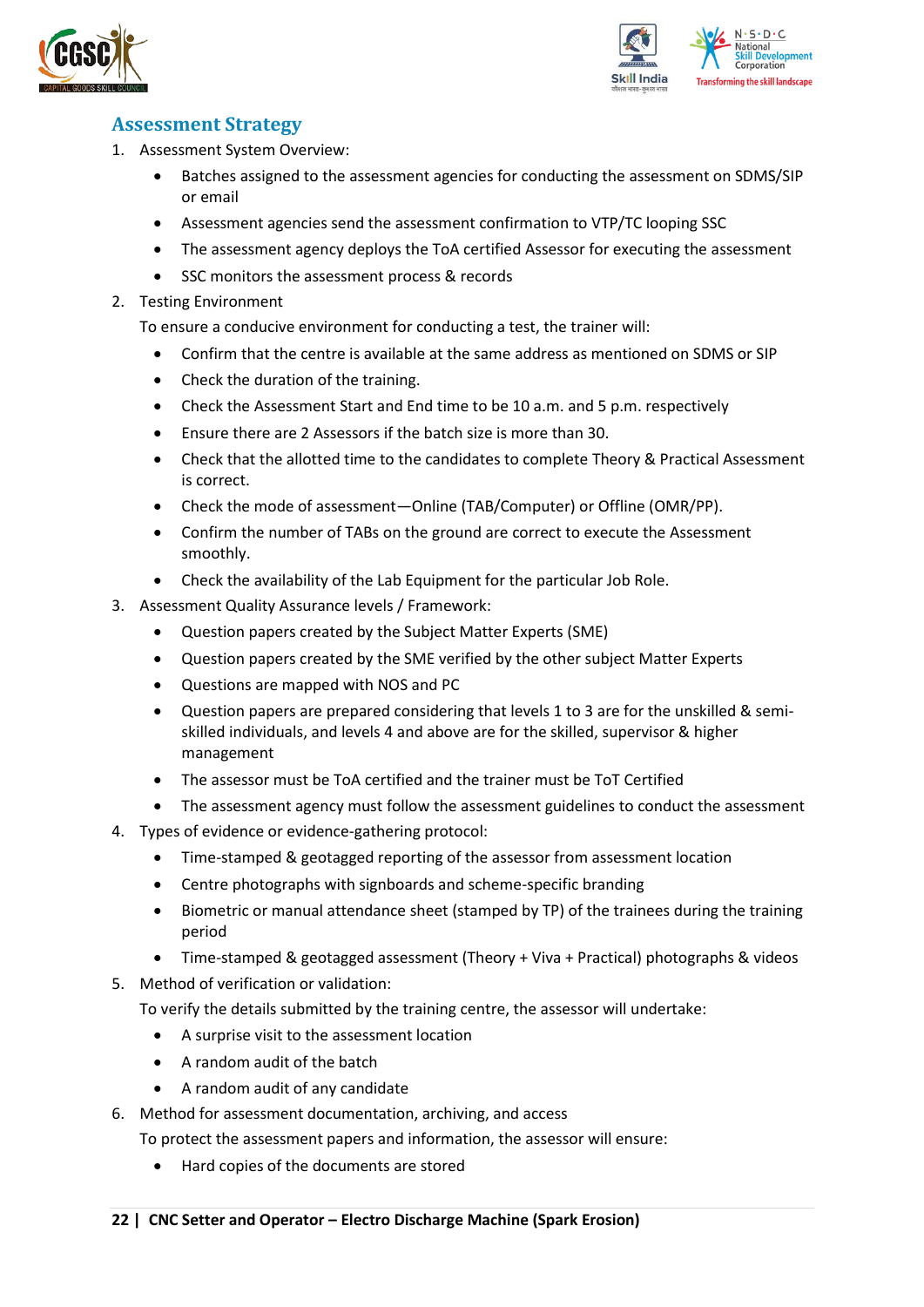



- Soft copies of the documents & photographs of the assessment are uploaded/accessed from Cloud Storage
- Soft copies of the documents & photographs of the assessment are stored on the Hard drive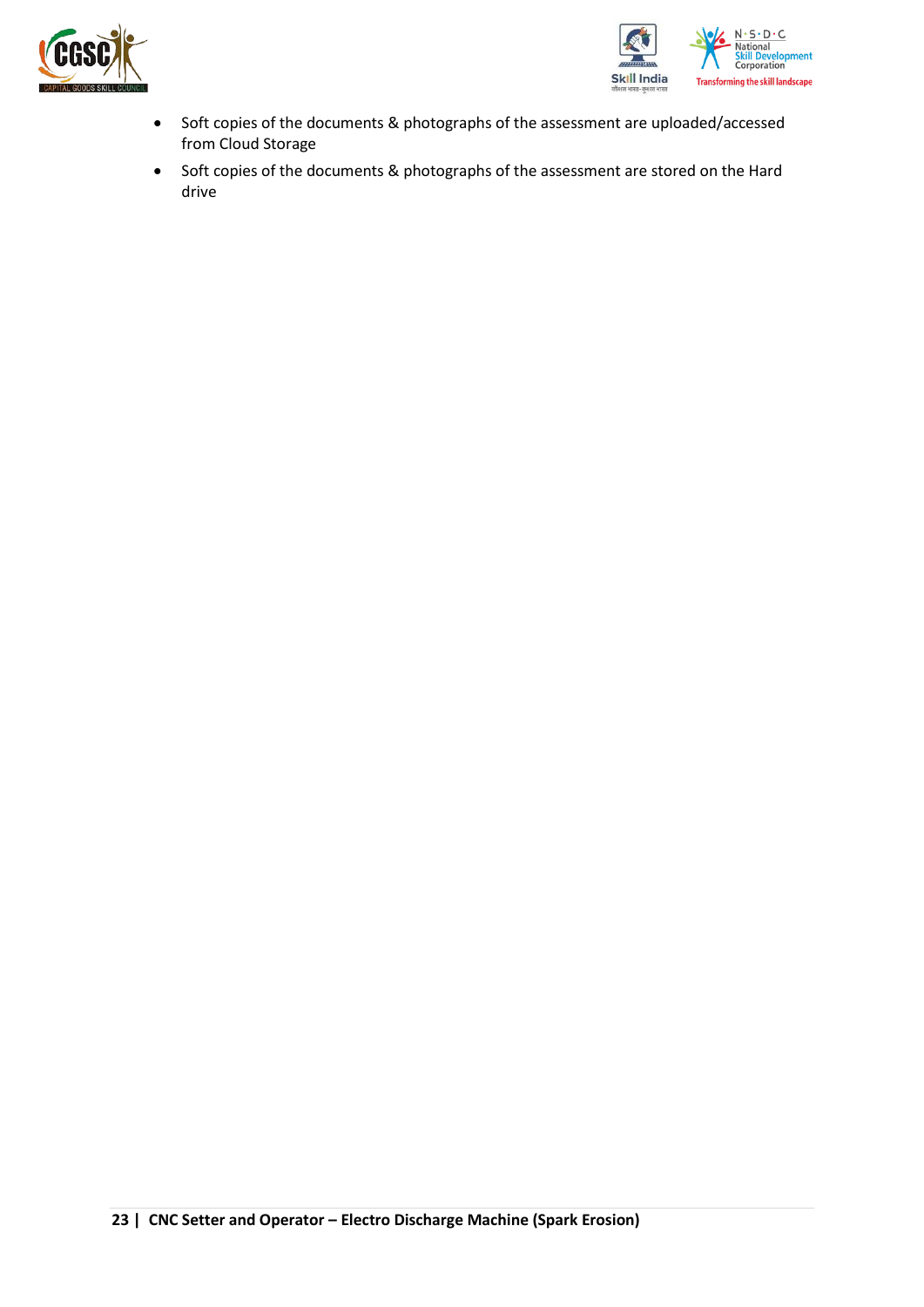



## <span id="page-23-0"></span>**References**

### <span id="page-23-1"></span>**Glossary**

| <b>Term</b>                  | <b>Description</b>                                                                                                                                                                                                                                                                                                                                |
|------------------------------|---------------------------------------------------------------------------------------------------------------------------------------------------------------------------------------------------------------------------------------------------------------------------------------------------------------------------------------------------|
| <b>Declarative knowledge</b> | Declarative knowledge refers to facts, concepts and principles that need to<br>be known and/or understood in order to accomplish a task or to solve a<br>problem.                                                                                                                                                                                 |
| <b>Key Learning</b>          | The key learning outcome is the statement of what a learner needs to know,<br>understand and be able to do in order to achieve the terminal outcomes. A<br>set of key learning outcomes will make up the training outcomes. Training<br>outcome is specified in terms of knowledge, understanding (theory) and<br>skills (practical application). |
| (M) TLO                      | On-the-job training (Mandatory); trainees are mandated to complete<br>specified hours of training on-site                                                                                                                                                                                                                                         |
| OJT (R)                      | On-the-job training (Recommended); trainees are recommended the<br>specified hours of training on-site                                                                                                                                                                                                                                            |
| <b>Procedural Knowledge</b>  | Procedural knowledge addresses how to do something, or how to perform a                                                                                                                                                                                                                                                                           |
| <b>Training Outcome</b>      | Training outcome is a statement of what a learner will know, understand<br>and be able to do upon the completion of the training.                                                                                                                                                                                                                 |
| <b>Terminal Outcome</b>      | The terminal outcome is a statement of what a learner will know,<br>understand and be able to do upon the completion of a module. A set of<br>terminal outcomes help to achieve the training outcome.                                                                                                                                             |